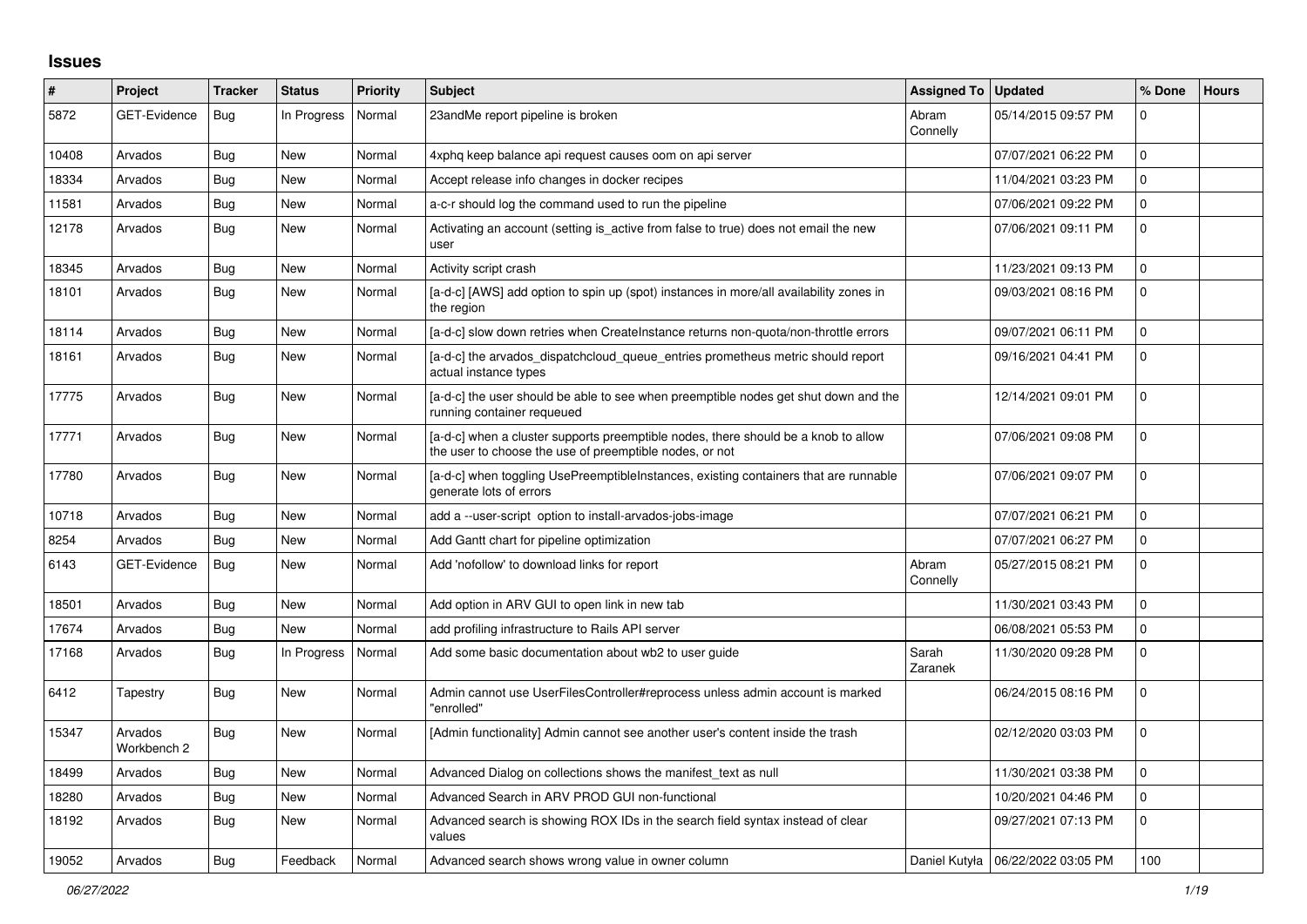| $\#$  | Project      | <b>Tracker</b> | <b>Status</b> | <b>Priority</b> | Subject                                                                                                         | Assigned To      | <b>Updated</b>      | % Done       | <b>Hours</b> |
|-------|--------------|----------------|---------------|-----------------|-----------------------------------------------------------------------------------------------------------------|------------------|---------------------|--------------|--------------|
| 495   | GET-Evidence | Bug            | <b>New</b>    | Normal          | Allele frequency missing for rs41281314                                                                         | Tom Clegg        | 02/15/2011 03:17 PM | $\mathbf 0$  |              |
| 14622 | GET-Evidence | Bug            | <b>New</b>    | Normal          | Annotate I7g CWL pipeline                                                                                       | Ben Carr         | 12/17/2018 02:15 PM | $\mathbf 0$  |              |
| 7695  | Arvados      | <b>Bug</b>     | New           | Normal          | [API] Accept collection UUID as a job's docker image constraint                                                 |                  | 07/07/2021 06:27 PM | $\mathbf 0$  |              |
| 7141  | Arvados      | Bug            | <b>New</b>    | Normal          | [API] Advertise anonymous token in discovery document                                                           |                  | 07/07/2021 06:28 PM | $\mathbf 0$  |              |
| 4175  | Arvados      | <b>Bug</b>     | New           | Normal          | [API] API method and interface to check if a bugfix is deployed on a cluster                                    |                  | 07/07/2021 06:36 PM | $\mathbf 0$  |              |
| 4288  | Arvados      | <b>Bug</b>     | New           | Normal          | [API] api server docker_images endpoint                                                                         |                  | 07/07/2021 06:35 PM | 0            |              |
| 11260 | Arvados      | <b>Bug</b>     | <b>New</b>    | Normal          | [API] "arv group contents" produces a 404 error (seems to POST instead of GET?)                                 |                  | 07/06/2021 09:24 PM | $\mathbf 0$  |              |
| 4273  | Arvados      | <b>Bug</b>     | New           | Normal          | [API] as admin user, permission denied canceling a job (started by another user)                                |                  | 07/07/2021 06:35 PM | $\mathbf 0$  |              |
| 14405 | Arvados      | Bug            | New           | Normal          | [API] Avoid long-running transactions when sweeping trashed objects                                             |                  | 07/06/2021 09:09 PM | $\mathbf 0$  |              |
| 8346  | Arvados      | Bug            | <b>New</b>    | Normal          | [API] Bad compute node address detection on private networks                                                    |                  | 07/07/2021 06:27 PM | $\mathbf 0$  |              |
| 13766 | Arvados      | <b>Bug</b>     | In Progress   | Normal          | [API] bug in libyaml / Pysch used by API server to parse yaml                                                   | Peter<br>Amstutz | 07/06/2021 09:26 PM | 50           |              |
| 11531 | Arvados      | <b>Bug</b>     | New           | Normal          | [API] clean up stale/conflicting dns data from deleted node records                                             |                  | 07/06/2021 09:23 PM | $\mathbf 0$  |              |
| 18936 | Arvados      | <b>Bug</b>     | New           | Normal          | [api] [controller] remove reader_token support                                                                  |                  | 06/22/2022 02:56 PM | $\mathbf 0$  |              |
| 17314 | Arvados      | Bug            | <b>New</b>    | Normal          | [API] [controller] [Workbench] 404 on foreign user UUID in admin interface                                      |                  | 07/06/2021 09:08 PM | $\mathbf{0}$ |              |
| 5906  | Arvados      | <b>Bug</b>     | New           | Normal          | [API] crunch-dispatch should mark a job failed when its repository cannot be fetched                            |                  | 07/07/2021 06:29 PM | $\mathbf 0$  |              |
| 7312  | Arvados      | <b>Bug</b>     | <b>New</b>    | Normal          | [API] CSS+images missing on login_failure.html                                                                  |                  | 07/07/2021 06:28 PM | $\mathbf 0$  |              |
| 14070 | Arvados      | <b>Bug</b>     | New           | Normal          | API DB needs an index on collections name                                                                       |                  | 10/17/2018 04:21 PM | $\mathbf 0$  |              |
| 15588 | Arvados      | <b>Bug</b>     | New           | Normal          | [API] "DefaultReplication: 0" should be an error                                                                |                  | 07/06/2021 09:12 PM | $\mathbf 0$  |              |
| 4767  | Arvados      | Bug            | <b>New</b>    | Normal          | [API] Discovery doc should fix its incorrect "list" method description to be identical to<br>"index"            |                  | 07/07/2021 06:31 PM | $\mathbf 0$  |              |
| 3817  | Arvados      | Bug            | New           | Normal          | [API] Discovery document schema does not include generated fields like job<br>dependencies                      |                  | 07/07/2021 06:36 PM | $\mathbf 0$  |              |
| 6601  | Arvados      | Bug            | New           | Normal          | [API] Do not accept an empty SSH key as valid                                                                   |                  | 07/07/2021 06:29 PM | $\mathbf 0$  |              |
| 12510 | Arvados      | Bug            | New           | Normal          | [API] Don't create an index if it exists already. Will break install if we manually added<br>it,                |                  | 07/06/2021 09:16 PM | $\mathbf 0$  |              |
| 16250 | Arvados      | <b>Bug</b>     | New           | Normal          | API Endpoint not found when opening advanced menu of collection                                                 |                  | 03/13/2020 06:26 AM | $\mathbf 0$  |              |
| 11547 | Arvados      | <b>Bug</b>     | New           | Normal          | [API] Excessive memory and time consumed by API and dispatch when container<br>fields (like "mounts") are large |                  | 07/06/2021 09:23 PM | $\mathbf 0$  |              |
| 12791 | Arvados      | <b>Bug</b>     | New           | Normal          | [API] fix race between arrival of trash time and next sweep                                                     |                  | 07/06/2021 09:11 PM | 0            |              |
| 11261 | Arvados      | Bug            | New           | Normal          | [API] full text search on pipeline_instances table is extremely slow (wrong index?)                             |                  | 07/06/2021 09:24 PM | $\mathbf 0$  |              |
| 17424 | Arvados      | <b>Bug</b>     | New           | Normal          | [API] group contents endpoint edge cases with filter on uuid                                                    |                  | 03/08/2021 08:48 PM | $\mathbf 0$  |              |
| 13763 | Arvados      | Bug            | New           | Normal          | [API] groups#contents response should obey caller-provided order (not sort on type<br>first)                    |                  | 07/06/2021 09:10 PM | $\mathbf 0$  |              |
| 5901  | Arvados      | Bug            | New           | Normal          | [API] Improve performance of large requests in parallel                                                         |                  | 07/07/2021 06:29 PM | $\mathbf 0$  |              |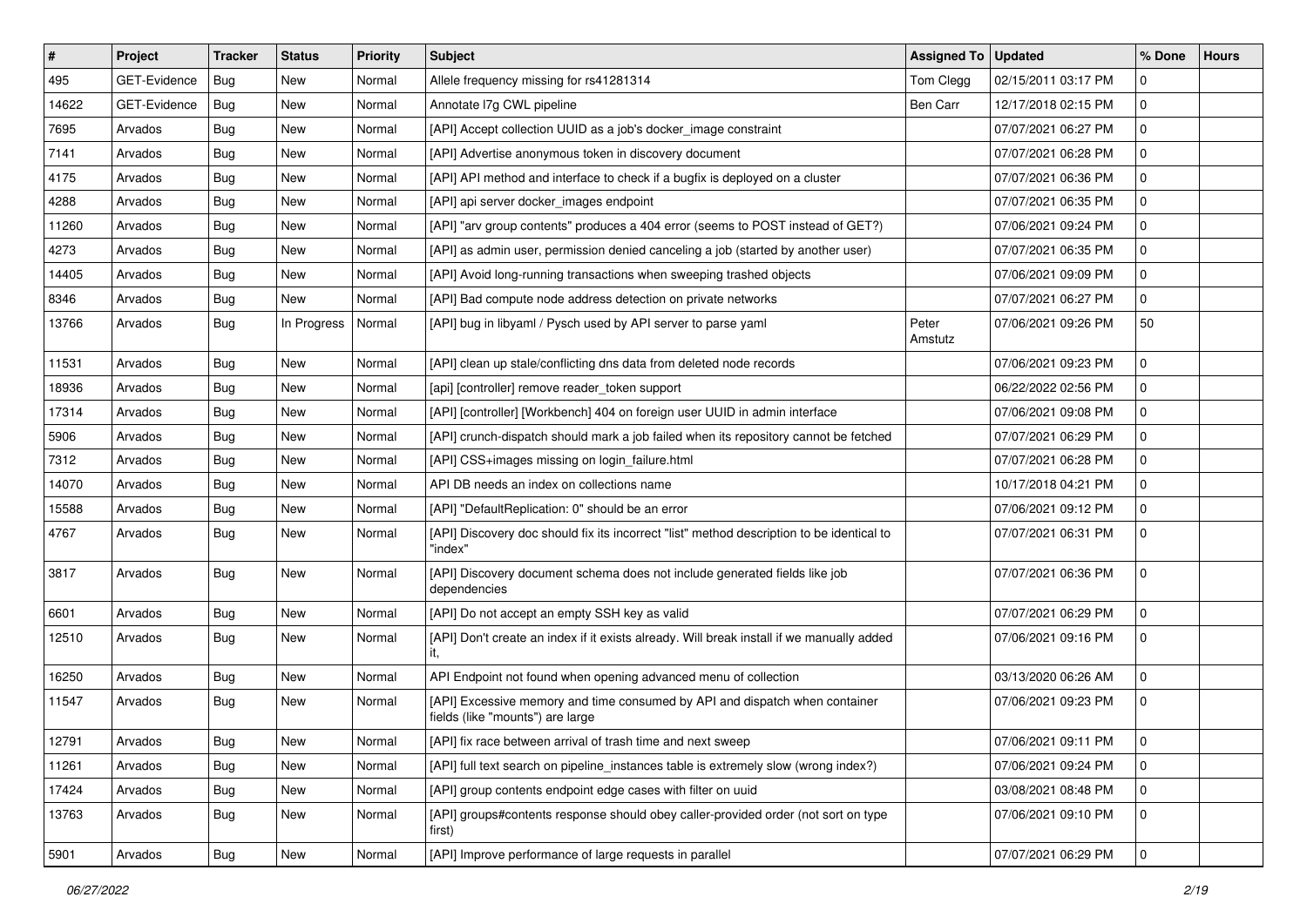| #     | Project | <b>Tracker</b> | <b>Status</b> | Priority | <b>Subject</b>                                                                                                                                          | Assigned To   Updated |                     | % Done         | <b>Hours</b> |
|-------|---------|----------------|---------------|----------|---------------------------------------------------------------------------------------------------------------------------------------------------------|-----------------------|---------------------|----------------|--------------|
| 10127 | Arvados | Bug            | New           | Normal   | [API] In each request log entry, report time spent getting current permission graph                                                                     |                       | 07/07/2021 06:23 PM | 0              |              |
| 8638  | Arvados | <b>Bug</b>     | <b>New</b>    | Normal   | [API] List queries using "distinct" option return incorrect number of items_available                                                                   |                       | 07/07/2021 06:25 PM | 0              |              |
| 4991  | Arvados | <b>Bug</b>     | New           | Normal   | [API] Make user.send_profile_created_notification detect preference changes better                                                                      |                       | 01/28/2015 06:59 PM | $\mathbf 0$    |              |
| 6922  | Arvados | <b>Bug</b>     | New           | Normal   | [API] [Maybe] Update API server to support Git 1.7.2                                                                                                    |                       | 07/07/2021 06:28 PM | $\mathbf 0$    |              |
| 3976  | Arvados | <b>Bug</b>     | New           | Normal   | [API] Non-admin users should see all nodes with crunch_worker_state busy/idle,<br>regardless of ping age.                                               | <b>Tom Morris</b>     | 07/07/2021 06:36 PM | $\mathbf 0$    |              |
| 6240  | Arvados | <b>Bug</b>     | New           | Normal   | [API] "order" params should be rejected or used (not silently ignored) even when they<br>reference columns missing from the "select" param              |                       | 07/07/2021 06:29 PM | $\mathbf 0$    |              |
| 3622  | Arvados | <b>Bug</b>     | New           | Normal   | [API] [refactor] Move system_group, system_user, etc to class methods in Group and<br>User                                                              |                       | 07/06/2021 09:27 PM | $\mathbf 0$    |              |
| 18862 | Arvados | Bug            | New           | Normal   | [api] remove replay_job_log rake task                                                                                                                   |                       | 03/14/2022 03:43 PM | $\mathbf 0$    |              |
| 18016 | Arvados | <b>Bug</b>     | New           | Normal   | [api] remove unused last_used_at and last_used_by_ip_address columns on<br>api_client_authorizations table                                              |                       | 08/12/2021 02:52 PM | $\mathbf 0$    |              |
| 18008 | Arvados | <b>Bug</b>     | New           | Normal   | [api] regid not always being recorded in the api server log                                                                                             |                       | 08/11/2021 05:06 PM | $\mathbf 0$    |              |
| 15938 | Arvados | <b>Bug</b>     | New           | Normal   | [API] requesting collections via POST with _method=GET returns one result                                                                               |                       | 12/17/2019 05:51 PM | $\mathbf 0$    |              |
| 6772  | Arvados | <b>Bug</b>     | New           | Normal   | [API] Should not be necessary to host git repos on the same host as API server                                                                          |                       | 07/07/2021 06:29 PM | 0              |              |
| 7166  | Arvados | Bug            | New           | Normal   | [API] specifying an invalid filter should result in an error                                                                                            |                       | 07/07/2021 06:28 PM | 0              |              |
| 6992  | Arvados | Bug            | <b>New</b>    | Normal   | [API] Support numeric filter comparisons for numeric fields                                                                                             |                       | 07/07/2021 06:28 PM | $\mathbf 0$    |              |
| 9143  | Arvados | Bug            | New           | Normal   | [API] Trying to update a collection by PDH raises a NoMethodError                                                                                       |                       | 07/07/2021 06:25 PM | 0              |              |
| 12349 | Arvados | <b>Bug</b>     | <b>New</b>    | Normal   | [API] Validate container requests "output_path must be in a writable mount"                                                                             |                       | 09/27/2017 04:15 PM | $\mathbf 0$    |              |
| 5738  | Arvados | <b>Bug</b>     | <b>New</b>    | Normal   | [API] Validate that selected columns are selectable, and return an error if not                                                                         |                       | 07/06/2021 09:26 PM | 0              |              |
| 6076  | Arvados | <b>Bug</b>     | New           | Normal   | [API] walk api server installations and ensure modified_at for collections is unique +<br>ensure modified_at is enforced to be unique at the api level. |                       | 07/07/2021 06:29 PM | $\mathbf 0$    |              |
| 3037  | Arvados | <b>Bug</b>     | New           | Normal   | [API] websocket clients should not put API tokens in path or query string                                                                               |                       | 07/07/2021 06:36 PM | $\mathbf 0$    |              |
| 8195  | Arvados | <b>Bug</b>     | New           | Normal   | [API] [Workbench] config:check catches and reports YAML parsing errors                                                                                  |                       | 07/07/2021 06:27 PM | $\mathbf 0$    |              |
| 11593 | Arvados | Bug            | <b>New</b>    | Normal   | [API] [Workbench] config option serve_static_assets to serve_static_files                                                                               |                       | 07/06/2021 09:22 PM | $\mathbf 0$    |              |
| 6274  | Arvados | <b>Bug</b>     | New           | Normal   | [API] [Workbench] Home project should be a real object (group with<br>group_class="project"), not current_user.                                         |                       | 07/07/2021 06:29 PM | $\mathbf 0$    |              |
| 11137 | Arvados | <b>Bug</b>     | <b>New</b>    | Normal   | apt-get upgrade arvados-api-server on Ubuntu 12.04 did not update crunch-job                                                                            |                       | 07/07/2021 05:25 PM | 0              |              |
| 17300 | Arvados | <b>Bug</b>     | New           | High     | array of array of File causes 'NoneType' object has no attribute 'resolved'                                                                             |                       | 01/29/2021 02:19 PM | $\mathbf 0$    |              |
| 16656 | Arvados | <b>Bug</b>     | New           | Normal   | Arvados bug (GUI): Favorites not displayed in ARV move function                                                                                         |                       | 07/30/2020 05:29 PM | 0              |              |
| 10955 | Arvados | <b>Bug</b>     | New           | Normal   | arvados-cli gem dependency error                                                                                                                        |                       | 07/07/2021 05:26 PM | $\mathbf 0$    |              |
| 18500 | Arvados | <b>Bug</b>     | New           | Normal   | Arvados CV for "Study Type" property not active                                                                                                         |                       | 11/30/2021 03:41 PM | 0              |              |
| 12873 | Arvados | <b>Bug</b>     | New           | Normal   | arvados-cwl-runner does not allow keep locators in command line input arguments                                                                         |                       | 02/12/2020 02:45 PM | $\mathbf 0$    |              |
| 10327 | Arvados | Bug            | New           | Normal   | arvados-cwl-runner fails to find secondaryFiles                                                                                                         |                       | 07/07/2021 06:22 PM | $\overline{0}$ |              |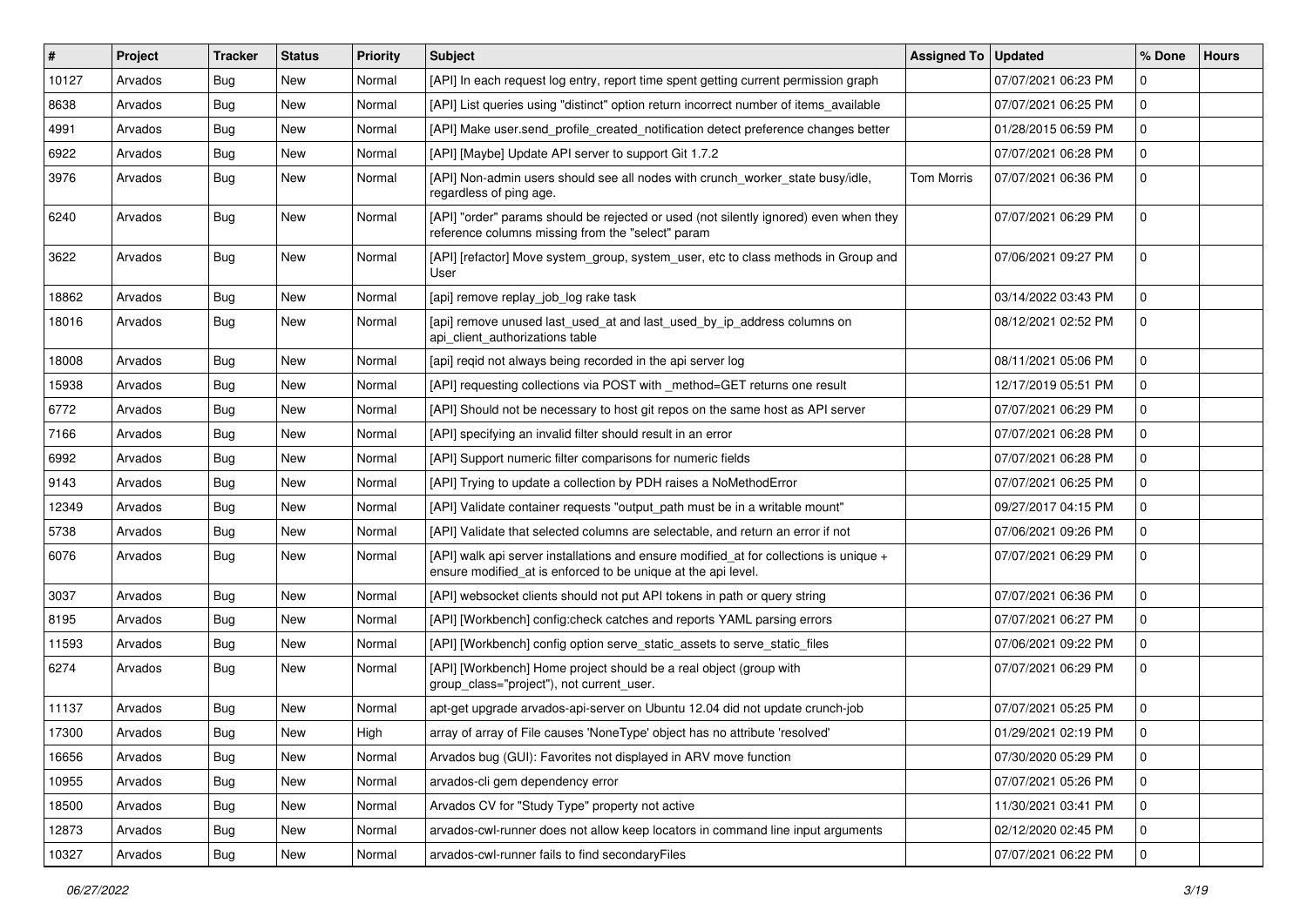| #     | Project | <b>Tracker</b> | <b>Status</b> | <b>Priority</b> | <b>Subject</b>                                                                                                                                                                           | <b>Assigned To</b> | <b>Updated</b>      | % Done         | <b>Hours</b> |
|-------|---------|----------------|---------------|-----------------|------------------------------------------------------------------------------------------------------------------------------------------------------------------------------------------|--------------------|---------------------|----------------|--------------|
| 14650 | Arvados | <b>Bug</b>     | <b>New</b>    | Normal          | [arvados-cwl-runner] Inaccessible collection causes long traceback                                                                                                                       |                    | 07/06/2021 09:09 PM | $\mathbf 0$    |              |
| 12903 | Arvados | Bug            | <b>New</b>    | Normal          | arvados-cwl-runner only loads cwl \$import directives when run with `--local`                                                                                                            |                    | 02/28/2018 08:31 PM | 0              |              |
| 17561 | Arvados | <b>Bug</b>     | New           | Normal          | [arvados-dispatch-cloud] inst.SetTags() and inst.Destroy() should respect rate-limiting<br>responses from cloud provider                                                                 |                    | 06/02/2021 08:02 PM | $\mathbf 0$    |              |
| 18075 | Arvados | <b>Bug</b>     | <b>New</b>    | Normal          | arvados-dispatch-cloud should respect Containers.MaxComputeVMs                                                                                                                           |                    | 08/30/2021 07:33 PM | $\mathbf 0$    |              |
| 10552 | Arvados | <b>Bug</b>     | New           | Normal          | arvados-git-httpd returns error '500' (Internal Server Error) when a request is not<br>authorized                                                                                        |                    | 07/07/2021 06:21 PM | 0              |              |
| 16371 | Arvados | <b>Bug</b>     | New           | Normal          | <arvadosmodel::unresolvablecontainererror: "arvados="" docker="" image="" jobs"="" not<br="">found&gt; (req-3ni7i1prpb9v3ii8ux3b) [API: 422]</arvadosmodel::unresolvablecontainererror:> |                    | 04/25/2020 04:01 PM | $\mathbf 0$    |              |
| 18385 | Arvados | <b>Bug</b>     | <b>New</b>    | Normal          | arvados-server config-dump   arvados-server config-check -config=- spurious<br>warnings                                                                                                  |                    | 11/16/2021 09:06 PM | $\mathbf 0$    |              |
| 17052 | Arvados | <b>Bug</b>     | In Progress   | Normal          | arvados-server replaces run_test_services.py                                                                                                                                             |                    | 10/28/2020 04:37 PM | $\mathbf 0$    |              |
| 16633 | Arvados | Bug            | <b>New</b>    | Normal          | "Arvados VM" is not defined in the docs                                                                                                                                                  |                    | 07/26/2020 10:53 AM | 0              |              |
| 10566 | Arvados | <b>Bug</b>     | New           | Normal          | arvbox destroy fails because some files are owned by root                                                                                                                                |                    | 07/07/2021 06:21 PM | 0              |              |
| 10545 | Arvados | <b>Bug</b>     | New           | Normal          | arvbox loops forever when something goes wrong                                                                                                                                           | Joshua<br>Randall  | 07/07/2021 06:21 PM | $\mathbf 0$    |              |
| 14693 | Arvados | Bug            | In Progress   | Normal          | [arvbox] runsv fatal: unable to lock supervise/lock                                                                                                                                      | Peter<br>Amstutz   | 05/12/2019 09:29 PM | 0              |              |
| 16853 | Arvados | <b>Bug</b>     | New           | Normal          | [arvbox] various bugs                                                                                                                                                                    |                    | 09/18/2020 08:55 PM | $\mathbf 0$    |              |
| 13343 | Arvados | <b>Bug</b>     | In Progress   | Normal          | arvbox warn if running as root or on OS X                                                                                                                                                | Peter<br>Amstutz   | 07/06/2021 09:14 PM | 100            |              |
| 13812 | Arvados | <b>Bug</b>     | New           | Normal          | arv cli continues to cache broken discovery document                                                                                                                                     |                    | 07/13/2018 09:41 PM | $\mathbf 0$    |              |
| 11520 | Arvados | <b>Bug</b>     | New           | Normal          | "arv collection list" command parsing allows invalid lines                                                                                                                               |                    | 07/06/2021 09:23 PM | $\mathbf 0$    |              |
| 14005 | Arvados | <b>Bug</b>     | <b>New</b>    | Normal          | arv-copy will not create a new collection if copied within the same project                                                                                                              |                    | 08/10/2018 01:37 PM | 0              |              |
| 11519 | Arvados | Bug            | In Progress   | Normal          | arv-get should abort on ctrl/C                                                                                                                                                           |                    | 07/06/2021 09:17 PM | 0              |              |
| 11093 | Arvados | <b>Bug</b>     | <b>New</b>    | Normal          | "arv keep_service create" should go to an editor.                                                                                                                                        |                    | 07/07/2021 05:25 PM | 0              |              |
| 13607 | Arvados | Bug            | New           | Normal          | [arv-mount] avoid excessive memory consumption of idle arv-mounts                                                                                                                        |                    | 07/06/2021 09:10 PM | 0              |              |
| 17413 | Arvados | <b>Bug</b>     | <b>New</b>    | Normal          | [arv-mount] Exit (instead of undefined behavior) after unhandled exception                                                                                                               |                    | 07/06/2021 09:08 PM | 0              |              |
| 14972 | Arvados | <b>Bug</b>     | <b>New</b>    | Normal          | [arv-mount] mount-tmp flag does not start in read/write mode                                                                                                                             |                    | 03/14/2019 03:42 PM | 0              |              |
| 17942 | Arvados | <b>Bug</b>     | New           | Normal          | [arv-mount] requests manifest text multiple times when mounting collection                                                                                                               |                    | 08/09/2021 03:41 PM | 0              |              |
| 11296 | Arvados | Bug            | New           | Normal          | [arv-put] bad progress indicator                                                                                                                                                         |                    | 07/06/2021 09:24 PM | 0              |              |
| 11405 | Arvados | <b>Bug</b>     | New           | Normal          | [arv-put] Lumpy / slow upload                                                                                                                                                            |                    | 07/06/2021 09:23 PM | $\mathbf{0}$   |              |
| 17764 | Arvados | <b>Bug</b>     | New           | Normal          | [arv-put] progress update does not refresh frequently enough                                                                                                                             |                    | 07/06/2021 09:08 PM | $\mathbf 0$    |              |
| 16426 | Arvados | <b>Bug</b>     | New           | Normal          | [arv-put] should calculate (worst case) manifest size up front before upload, and abort<br>when it is too large                                                                          |                    | 07/06/2021 09:08 PM | $\mathbf 0$    |              |
| 11157 | Arvados | <b>Bug</b>     | New           | Normal          | [arv-put] When debug mode is active, report the cache file name being to be used                                                                                                         |                    | 07/07/2021 05:25 PM | $\overline{0}$ |              |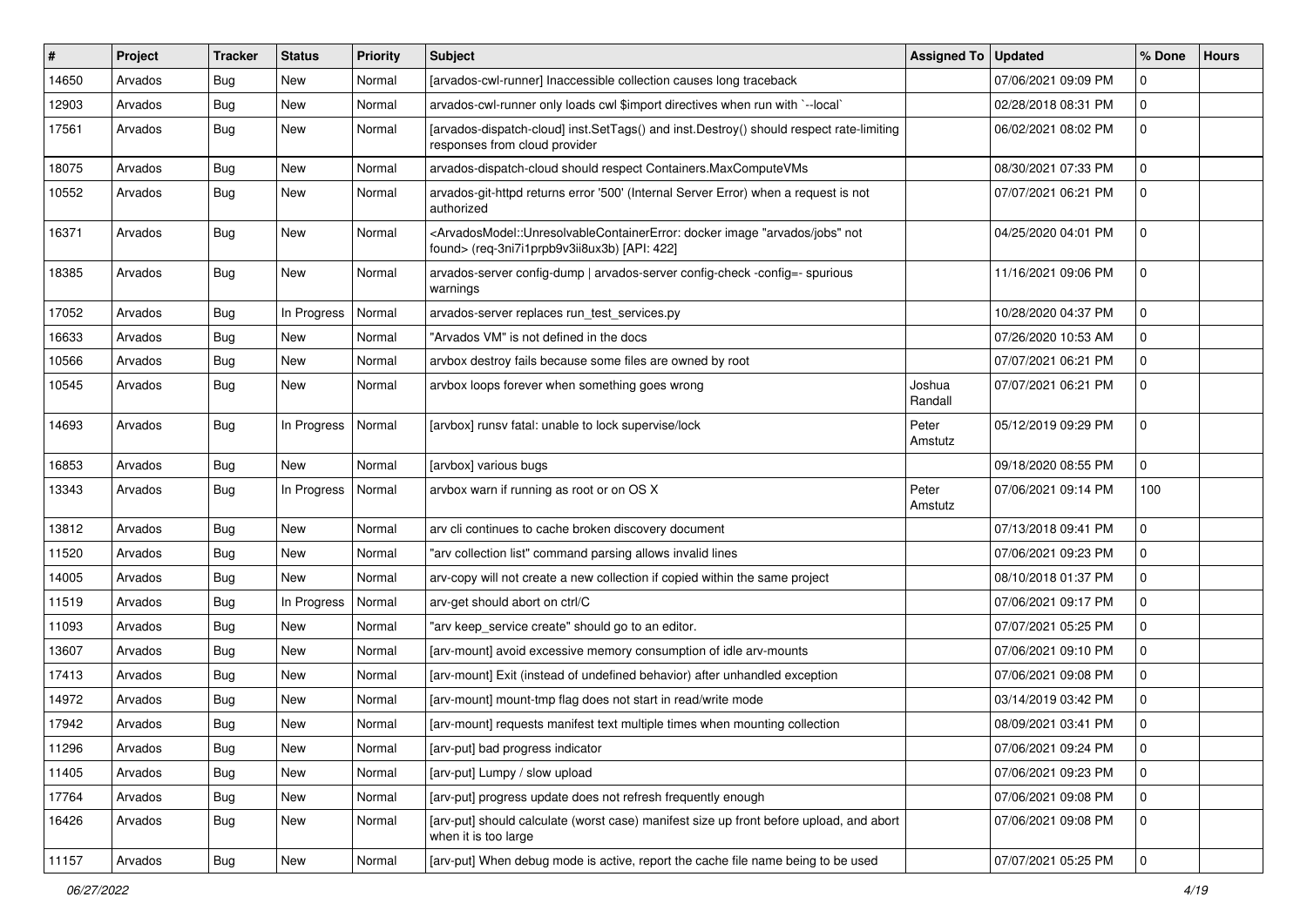| $\vert$ # | Project                | <b>Tracker</b> | <b>Status</b> | Priority | <b>Subject</b>                                                                                          | <b>Assigned To</b>  | <b>Updated</b>      | % Done              | <b>Hours</b> |
|-----------|------------------------|----------------|---------------|----------|---------------------------------------------------------------------------------------------------------|---------------------|---------------------|---------------------|--------------|
| 2980      | Tapestry               | Bug            | <b>New</b>    | Normal   | attempting to authorize a disabled page should not redirect                                             | Phil Hodgson        | 06/06/2014 08:49 AM | $\mathbf 0$         |              |
| 1520      | Tapestry               | Bug            | <b>New</b>    | Normal   | auto-enrollment feature should be configurable                                                          | Ward<br>Vandewege   | 09/20/2013 01:33 PM | 0                   |              |
| 13351     | Arvados                | Bug            | In Progress   | Normal   | Benchmark container_request creation and see if there are opportunities for<br>optimization             | Peter<br>Amstutz    | 07/06/2021 09:14 PM | $\mathsf{O}\xspace$ |              |
| 13676     | Arvados                | Bug            | <b>New</b>    | Normal   | better error dialog for un-allowed repo names                                                           |                     | 04/22/2020 09:08 PM | $\mathbf 0$         |              |
| 16344     | Arvados                | Bug            | <b>New</b>    | Normal   | Better logging of token rejection                                                                       |                     | 10/07/2020 04:07 PM | $\mathbf 0$         |              |
| 16034     | Arvados                | <b>Bug</b>     | In Progress   | Normal   | ---- bookmark ---                                                                                       |                     | 02/25/2020 09:28 PM | 0                   |              |
| 17345     | Arvados                | Bug            | <b>New</b>    | Normal   | [boot] handle dependency upgrades better in "arvados-package build"                                     |                     | 07/06/2021 09:12 PM | $\mathbf 0$         |              |
| 1370      | GET-Evidence           | <b>Bug</b>     | <b>New</b>    | Normal   | broken link                                                                                             |                     | 01/22/2013 08:51 PM | $\mathbf 0$         |              |
| 2545      | Tapestry               | <b>Bug</b>     | <b>New</b>    | Normal   | broken links on /admin/removal requests                                                                 |                     | 04/07/2014 01:29 PM | $\mathbf 0$         |              |
| 16123     | Arvados                | Bug            | <b>New</b>    | Normal   | Browsing trash produces spurious errors                                                                 |                     | 06/19/2020 02:33 PM | 0                   |              |
| 14509     | Arvados<br>Workbench 2 | <b>Bug</b>     | New           | Normal   | [Bug][Graph] Cwl graph edges are not painted                                                            |                     | 02/12/2020 04:02 PM | $\mathbf 0$         |              |
| 16658     | Arvados                | Bug            | <b>New</b>    | Normal   | [Bug] "Move/Copy To" Dialog does not list all possible target locations.                                |                     | 07/30/2020 05:31 PM | $\pmb{0}$           |              |
| 14732     | Arvados<br>Workbench 2 | <b>Bug</b>     | <b>New</b>    | Normal   | Build failed in Jenkins - new configuration                                                             |                     | 01/15/2019 01:50 PM | $\Omega$            |              |
| 17159     | Arvados                | Bug            | <b>New</b>    | Normal   | [build] make build-packages-python-ruby run on a Jenkins satellite                                      |                     | 11/23/2020 04:25 PM | $\overline{0}$      |              |
| 14011     | Arvados                | <b>Bug</b>     | <b>New</b>    | Normal   | build/run-library.sh version_from_git function dumps environment when not in a git<br>repo              |                     | 08/10/2018 04:43 PM | $\Omega$            |              |
| 17158     | Arvados                | Bug            | <b>New</b>    | Normal   | Cannot execute a registered CommandLineTool, only Workflow                                              |                     | 11/23/2020 04:20 PM | $\mathsf{O}\xspace$ |              |
| 14116     | Arvados                | Bug            | <b>New</b>    | Normal   | c-d-s reniceAll does not wait for complete information on Arvados jobs                                  |                     | 08/24/2018 02:23 AM | $\Omega$            |              |
| 14117     | Arvados                | Bug            | <b>New</b>    | Normal   | c-d-s reniceAll sets nice on jobs that are not pending                                                  |                     | 08/24/2018 11:35 AM | $\mathbf 0$         |              |
| 14115     | Arvados                | <b>Bug</b>     | New           | Normal   | c-d-s reniceAll takes a very long time and holds up SqueueChecker updates and<br>initial job submission |                     | 08/24/2018 01:11 PM | $\mathbf 0$         |              |
| 10296     | Arvados                | Bug            | <b>New</b>    | Normal   | Centos7] [google api python client] packaging with wrong permissions                                    |                     | 07/07/2021 06:22 PM | $\Omega$            |              |
| 3437      | Arvados                | <b>Bug</b>     | New           | Normal   | "Choose folder" dialog when running a pipeline displays folders you can't write to                      |                     | 07/06/2021 09:27 PM | $\mathbf 0$         |              |
| 15537     | Arvados                | <b>Bug</b>     | <b>New</b>    | Normal   | Clarify that Arvados CLI tools are Linux only                                                           |                     | 07/06/2021 09:12 PM | $\overline{0}$      |              |
| 18292     | Arvados                | Bug            | <b>New</b>    | Normal   | [cleanup] remove AssignNodeHostname from the configuration. Also from the<br>documentation.             |                     | 10/22/2021 09:24 PM | $\mathbf 0$         |              |
| 509       | <b>GET-Evidence</b>    | <b>Bug</b>     | <b>New</b>    | Normal   | Clean up runt variants imported by PharmGKB                                                             | Tom Clegg           | 02/16/2011 02:54 PM | $\mathbf 0$         |              |
| 13813     | Arvados                | Bug            | <b>New</b>    | Normal   | [CLI] arv traceback on simple timeout                                                                   | Lucas Di<br>Pentima | 04/28/2021 03:55 PM | $\mathbf 0$         |              |
| 16566     | Arvados                | Bug            | <b>New</b>    | Normal   | [cli] can't create a token when using a token created with create superuser token.rb                    |                     | 07/06/2021 09:08 PM | $\mathbf 0$         |              |
| 9980      | Arvados                | Bug            | <b>New</b>    | Low      | [CLI] Trailing blank lines in ~/.config/arvados/settings.conf should be ignored                         |                     | 02/06/2020 07:16 PM | $\mathsf{O}\xspace$ |              |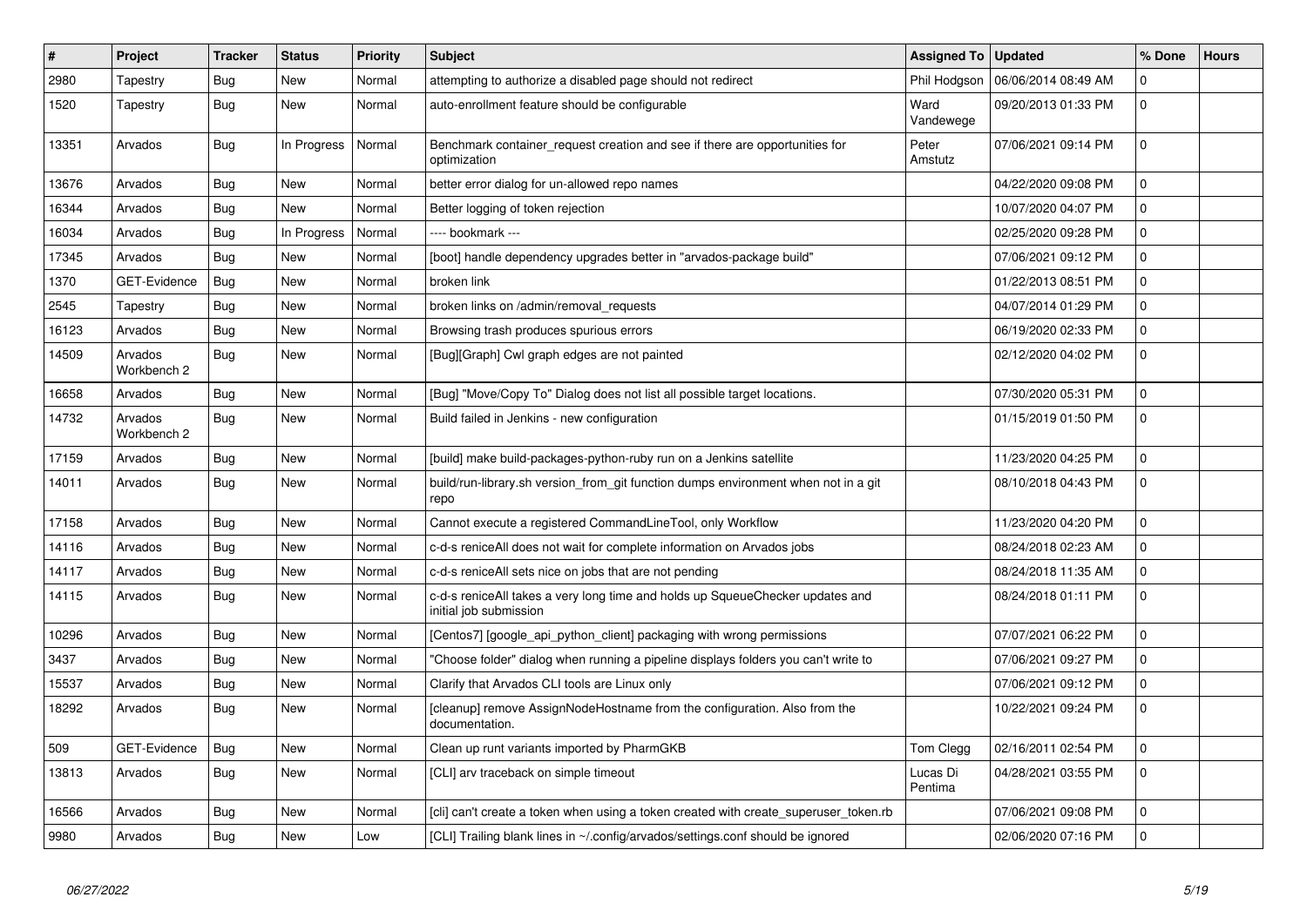| $\vert$ # | Project                | <b>Tracker</b> | <b>Status</b> | <b>Priority</b> | <b>Subject</b>                                                                                                              | Assigned To   Updated |                     | % Done       | <b>Hours</b> |
|-----------|------------------------|----------------|---------------|-----------------|-----------------------------------------------------------------------------------------------------------------------------|-----------------------|---------------------|--------------|--------------|
| 10554     | Arvados                | <b>Bug</b>     | New           | Normal          | Collection file count & size information don't get dynamically updated on collection<br>update                              |                       | 07/07/2021 06:21 PM | $\Omega$     |              |
| 18724     | Arvados                | <b>Bug</b>     | <b>New</b>    | Normal          | Collection file_names should contain full paths for substring matching                                                      |                       | 03/01/2022 09:11 PM | 0            |              |
| 17745     | Arvados                | <b>Bug</b>     | <b>New</b>    | Normal          | [config] arvados-server config-dump with ec2 driver has confusing output                                                    |                       | 07/06/2021 09:08 PM | $\mathbf 0$  |              |
| 18563     | Arvados                | Bug            | <b>New</b>    | Normal          | [config] simplify/streamline InternalURLs/ExternalURL situation                                                             |                       | 06/07/2022 09:07 PM | $\mathbf 0$  |              |
| 10177     | Arvados                | Bug            | New           | Normal          | Confusing job duration reporting                                                                                            |                       | 07/07/2021 06:23 PM | 0            |              |
| 16972     | Arvados                | Bug            | New           | Normal          | Container request page doesn't refresh                                                                                      |                       | 10/07/2020 06:33 PM | 0            |              |
| 18996     | Arvados                | Bug            | <b>New</b>    | Normal          | Container request's expires at field                                                                                        |                       | 06/22/2022 02:55 PM | $\mathbf 0$  |              |
| 13102     | Arvados                | Bug            | <b>New</b>    | Normal          | containers are not reused unless runtime constraints (including RAM) match exactly                                          |                       | 07/06/2021 09:10 PM | $\mathbf 0$  |              |
| 17878     | Arvados                | Bug            | <b>New</b>    | Normal          | [container shell] confusing error "channel 3: bad ext data" when forwarding tcp traffic<br>into a container with API: false |                       | 07/08/2021 05:21 PM | $\Omega$     |              |
| 18009     | Arvados                | Bug            | <b>New</b>    | Normal          | [controller] always returns an empty "unsigned manifest text" field for collections                                         |                       | 08/11/2021 05:15 PM | $\mathbf 0$  |              |
| 17940     | Arvados                | Bug            | <b>New</b>    | Normal          | [controller] memory management issues                                                                                       |                       | 08/09/2021 03:40 PM | 0            |              |
| 19216     | Arvados                | Bug            | New           | Normal          | Controller not logging to journalctl?                                                                                       |                       | 06/25/2022 09:00 PM | $\mathbf 0$  |              |
| 17681     | Arvados                | Bug            | New           | Normal          | [controller] seems to have a really long timeout for its db connection                                                      |                       | 06/08/2021 05:52 PM | $\mathbf 0$  |              |
| 18969     | Arvados                | Bug            | New           | Normal          | Controller should monitor its own memory usage and pause requests handling when<br>memory usage is high                     |                       | 04/05/2022 02:53 PM | $\mathbf 0$  |              |
| 19057     | Arvados                | <b>Bug</b>     | New           | Normal          | [controller] should not allow adding the same user to a VM more than one time                                               |                       | 06/22/2022 02:53 PM | $\Omega$     |              |
| 17576     | Arvados                | <b>Bug</b>     | New           | Normal          | Copy collection link includes style                                                                                         |                       | 04/22/2021 06:54 AM | 0            |              |
| 19048     | Arvados                | <b>Bug</b>     | <b>New</b>    | Normal          | Copying a folder in collection file browser results in empty folder                                                         |                       | 06/22/2022 02:54 PM | $\mathbf 0$  |              |
| 12198     | Arvados                | <b>Bug</b>     | <b>New</b>    | Normal          | Copying a project with a docker image doesn't copy the docker metadata                                                      |                       | 07/06/2021 09:11 PM | $\mathbf 0$  |              |
| 16130     | Arvados                | <b>Bug</b>     | <b>New</b>    | Normal          | Copying container request gets error                                                                                        |                       | 10/05/2020 06:54 PM | $\Omega$     |              |
| 18198     | Arvados                | <b>Bug</b>     | New           | Normal          | "copy selected files into collection" function in WB2 extremely slow                                                        |                       | 09/27/2021 07:45 PM | $\mathbf 0$  |              |
| 18587     | Arvados<br>Workbench 2 | <b>Bug</b>     | <b>New</b>    | Normal          | "Copy selected into collection" incorrect behavior                                                                          | Lucas Di<br>Pentima   | 02/02/2022 04:00 PM | $\Omega$     |              |
| 17291     | Arvados                | <b>Bug</b>     | New           | Normal          | Copy selected to collection issue                                                                                           |                       | 01/25/2021 04:59 PM | $\mathbf{0}$ |              |
| 18210     | Arvados                | <b>Bug</b>     | New           | Normal          | Create Mountainduck Bookmark files not working                                                                              |                       | 09/28/2021 07:14 PM | 0            |              |
| 10689     | Arvados                | Bug            | <b>New</b>    | Normal          | Crunch1 jobs should still work on a slurm setup configured for Crunch2                                                      |                       | 07/07/2021 06:21 PM | $\mathbf 0$  |              |
| 13005     | Arvados                | Bug            | New           | Normal          | [Crunch2] All stdout gets the same timestamp and other logging problems                                                     |                       | 07/06/2021 09:10 PM | $\mathbf 0$  |              |
| 10298     | Arvados                | Bug            | New           | Normal          | [Crunch2] [API] Accept collection UUID or PDH as container_image in a container<br>request                                  |                       | 07/06/2021 09:11 PM | $\mathbf 0$  |              |
| 9969      | Arvados                | Bug            | In Progress   | Normal          | [Crunch2] [API] Permit container [request] with empty command (run default docker<br>command)                               |                       | 07/07/2021 06:23 PM | $\Omega$     |              |
| 10705     | Arvados                | <b>Bug</b>     | New           | Normal          | [Crunch2] [API] return a more specific 422 error message when a client calls<br>containers#unlock without having the lock   |                       | 07/07/2021 06:21 PM | $\mathbf 0$  |              |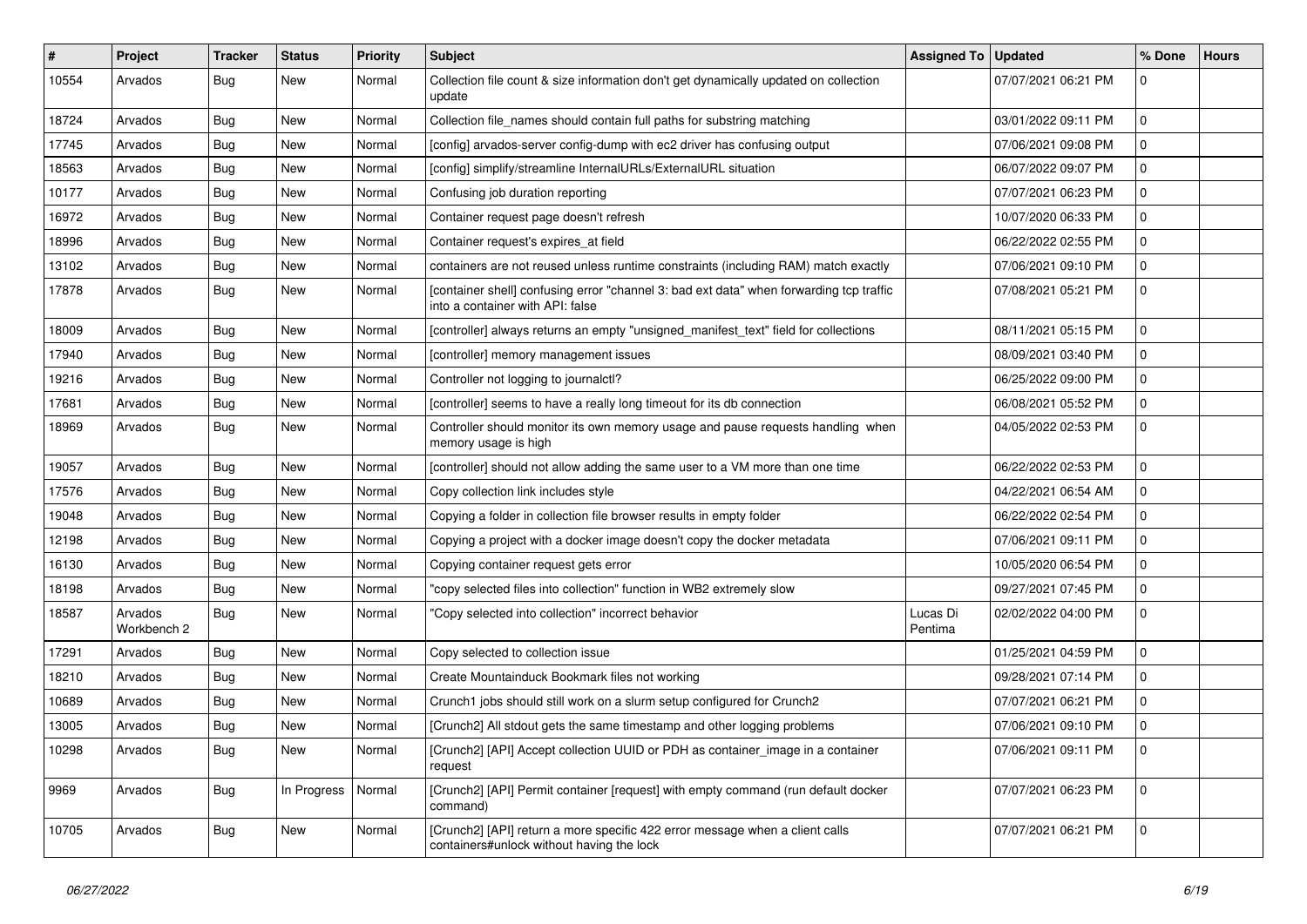| #     | <b>Project</b> | Tracker    | <b>Status</b> | <b>Priority</b> | <b>Subject</b>                                                                                                                              | <b>Assigned To</b> | <b>Updated</b>      | % Done       | <b>Hours</b> |
|-------|----------------|------------|---------------|-----------------|---------------------------------------------------------------------------------------------------------------------------------------------|--------------------|---------------------|--------------|--------------|
| 9630  | Arvados        | Bug        | New           | Normal          | [Crunch2] crunch-dispatch-slurm can't successfully dispatch work when run from a<br>directory it can't write to                             |                    | 07/07/2021 06:23 PM | $\mathbf 0$  |              |
| 11669 | Arvados        | Bug        | In Progress   | Normal          | [Crunch2] crunch-dispatch-slurm hits scancel too much                                                                                       |                    | 07/06/2021 09:22 PM | $\Omega$     |              |
| 10708 | Arvados        | Bug        | New           | Normal          | [Crunch2] crunch-run fails trying to set swappiness on ubuntu 1204 kernel                                                                   |                    | 07/07/2021 06:21 PM | $\mathbf 0$  |              |
| 11148 | Arvados        | Bug        | New           | Normal          | [Crunch2] Propagate dispatch error messages (e.g., sbatch fails) to user via<br>logs/websocket                                              |                    | 07/07/2021 05:25 PM | l 0          |              |
| 10729 | Arvados        | <b>Bug</b> | New           | Normal          | [Crunch2] Propagate error messages if sbatch command succeeds but crunch-run<br>can't run (or can't log to the Arvados API)                 |                    | 07/07/2021 06:21 PM | $\Omega$     |              |
| 7880  | Arvados        | Bug        | New           | Normal          | [Crunch] crunch-dispatch should run the bundled version of crunch-job specified by<br>Gemfile.lock                                          |                    | 07/07/2021 06:27 PM | $\Omega$     |              |
| 5523  | Arvados        | <b>Bug</b> | <b>New</b>    | Normal          | [Crunch] crunchstat should not report errors during normal timing races                                                                     | Tom Clegg          | 07/07/2021 06:30 PM | 50           |              |
| 13991 | Arvados        | Bug        | <b>New</b>    | Normal          | crunch-dispatch-slurm does not warn when slurm MaxJobCount reached                                                                          |                    | 07/06/2021 09:10 PM | $\mathbf 0$  |              |
| 13982 | Arvados        | Bug        | New           | Normal          | crunch-dispatch-slurm / Go SDK Dispatcher not able to "let go" of deleted containers                                                        |                    | 07/06/2021 09:10 PM | $\mathbf 0$  |              |
| 13795 | Arvados        | Bug        | New           | Normal          | crunch-dispatch-slurm too polite about killing containers                                                                                   |                    | 07/11/2018 11:06 PM | $\mathbf{0}$ |              |
| 13142 | Arvados        | Bug        | New           | Normal          | crunch-dispatch-slurm uses a surprising number of file descriptors, and stops<br>dispatching when it gets a "too many open files" error     |                    | 07/06/2021 09:15 PM | 100          |              |
| 4494  | Arvados        | Bug        | <b>New</b>    | Normal          | [Crunch] Do more error-checking and show more diagnostic info when installing a<br>Docker image                                             |                    | 07/07/2021 06:35 PM | $\mathbf 0$  |              |
| 8121  | Arvados        | Bug        | New           | Normal          | [CRUNCH] Fail gracefully when arvados repo doesn't exists                                                                                   |                    | 07/07/2021 06:27 PM | $\Omega$     |              |
| 10514 | Arvados        | Bug        | New           | Normal          | [crunch-job] use docker instead of docker.io                                                                                                |                    | 07/07/2021 06:22 PM | $\mathbf 0$  |              |
| 8869  | Arvados        | Bug        | New           | Normal          | [Crunch] Job was repeatedly retried on same bad compute node until abandoned                                                                |                    | 07/07/2021 06:25 PM | $\mathbf 0$  |              |
| 4726  | Arvados        | Bug        | <b>New</b>    | Normal          | [Crunch] run-command should show helpful error message when task.foreach<br>argument is not a list                                          |                    | 07/07/2021 06:31 PM | $\Omega$     |              |
| 18262 | Arvados        | Bug        | New           | Normal          | [crunch-run] handle out-of-diskspace on the compute node better                                                                             |                    | 10/08/2021 09:42 PM | 0            |              |
| 12170 | Arvados        | Bug        | New           | Normal          | crunch-run handling non-group readable files in output directory                                                                            |                    | 07/06/2021 09:19 PM | $\mathbf 0$  |              |
| 17347 | Arvados        | Bug        | New           | Normal          | crunch-run --list fatal error out of memory                                                                                                 |                    | 02/05/2021 05:22 PM | $\mathbf 0$  |              |
| 13636 | Arvados        | Bug        | New           | Normal          | crunch-run takes a very long time for CWL steps with large numbers of File inputs -<br>could use a new kind of mounts entry to address this |                    | 07/06/2021 09:10 PM | $\mathbf 0$  |              |
| 12854 | Arvados        | Bug        | New           | Normal          | [crunchstat-summary] broken option for skip child jobs?                                                                                     |                    | 07/06/2021 09:10 PM | $\mathbf 0$  |              |
| 10531 | Arvados        | Bug        | New           | Normal          | [crunchstat-summary] HTML plots should be a superset of text format output                                                                  |                    | 07/07/2021 06:22 PM | 0            |              |
| 10390 | Arvados        | Bug        | New           | Normal          | crunchstat-summary should explain why "(no report generated)" when possible                                                                 |                    | 07/06/2021 09:11 PM | $\mathbf 0$  |              |
| 7600  | Arvados        | Bug        | New           | Normal          | [Crunch] Unhelpful translation of script parameter outside script parameters                                                                |                    | 07/07/2021 06:28 PM | $\mathbf 0$  |              |
| 12465 | Arvados        | Bug        | New           | Normal          | [crunchv2] Improve crunch-run environment reporting                                                                                         |                    | 07/06/2021 09:16 PM | $\mathbf{0}$ |              |
| 11027 | Arvados        | Bug        | New           | Normal          | [Crunchv2] python thread error after job success                                                                                            |                    | 07/07/2021 05:26 PM | $\mathbf 0$  |              |
| 17577 | Arvados        | Bug        | New           | Normal          | Current description not shown under Edit Project                                                                                            |                    | 04/22/2021 06:55 AM | $\mathbf 0$  |              |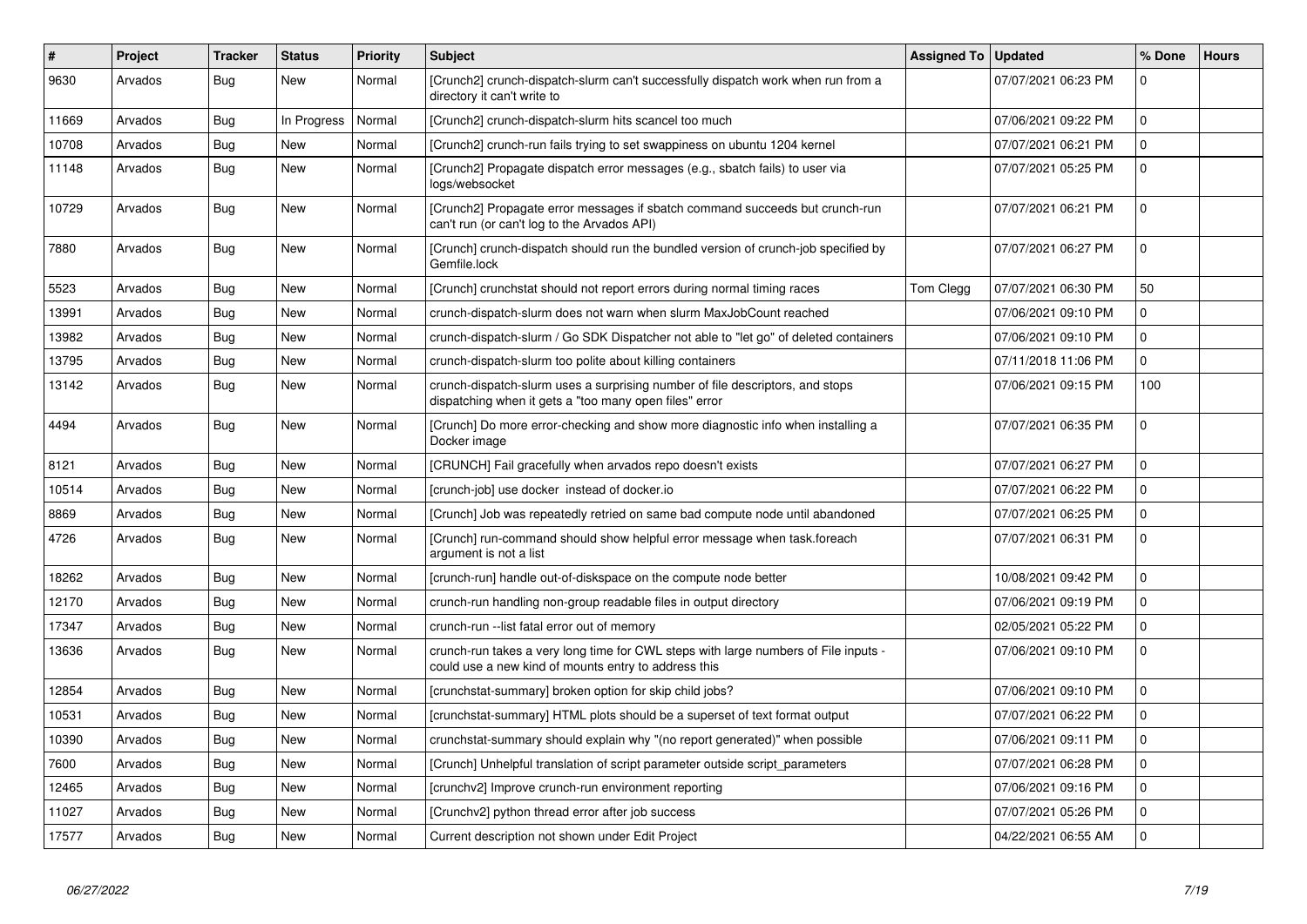| #     | Project                | <b>Tracker</b> | <b>Status</b> | <b>Priority</b> | Subject                                                                                                                       | Assigned To   Updated |                     | % Done      | <b>Hours</b> |
|-------|------------------------|----------------|---------------|-----------------|-------------------------------------------------------------------------------------------------------------------------------|-----------------------|---------------------|-------------|--------------|
| 16038 | Arvados<br>Workbench 2 | <b>Bug</b>     | New           | Normal          | Custom Enum Type in the workflow breaks the Workflow runner Wizard                                                            |                       | 02/12/2020 03:18 PM | $\Omega$    |              |
| 10614 | Arvados                | <b>Bug</b>     | New           | Normal          | [CWL] a-c-r maximum recursion depth exceeded error                                                                            |                       | 07/07/2021 06:21 PM | $\mathbf 0$ |              |
| 10206 | Arvados                | Bug            | New           | Normal          | [CWL] arvados-cwl-runner may not be handling input files on keep mount correctly                                              |                       | 07/07/2021 06:23 PM | $\mathbf 0$ |              |
| 10978 | Arvados                | Bug            | New           | Normal          | [CWL] Avoid using "+" char in mount paths                                                                                     |                       | 07/07/2021 05:26 PM | $\mathbf 0$ |              |
| 9755  | Arvados                | <b>Bug</b>     | New           | Normal          | [CWL] Creating intermediate folders in working directory (fails in cwl-runner)                                                |                       | 07/07/2021 06:23 PM | $\mathbf 0$ |              |
| 9964  | Arvados                | <b>Bug</b>     | New           | Normal          | [CWL][Crunch2][Crunch] crunchrunner should use CWL globs to output data to keep                                               | <b>Tom Morris</b>     | 07/07/2021 06:23 PM | $\mathbf 0$ |              |
| 9965  | Arvados                | <b>Bug</b>     | New           | Normal          | [CWL][Crunch][Crunch2] crunchrunner should ignore hidden directories when<br>uploading to keep                                | Tom Morris            | 07/07/2021 06:23 PM | $\mathbf 0$ |              |
| 13053 | Arvados                | Bug            | In Progress   | Normal          | [CWL] discover_secondary_files not processing expressions                                                                     |                       | 02/08/2018 03:44 PM | $\mathbf 0$ |              |
| 12331 | Arvados                | Bug            | New           | Normal          | [CWL] Does not distinguish between keep references to File and Directory when<br>selected in Workbench template               |                       | 07/06/2021 09:18 PM | $\mathbf 0$ |              |
| 14429 | Arvados                | Bug            | New           | Normal          | [CWL] Initial work dir error                                                                                                  |                       | 10/30/2018 08:05 PM | $\mathbf 0$ |              |
| 9659  | Arvados                | Bug            | New           | Normal          | [CWL] Jobs crash when arvados/jobs:latest is not suitable to run CWL jobs                                                     |                       | 07/07/2021 06:23 PM | $\mathbf 0$ |              |
| 14726 | Arvados                | Bug            | New           | Normal          | [CWL] Propagating input file to output gets confusing error                                                                   |                       | 01/14/2020 02:59 PM | $\mathbf 0$ |              |
| 13252 | Arvados                | <b>Bug</b>     | New           | Normal          | [CWL] RunInSingleContainer requirement errors on DockerRequirement even when<br>no such requirement is specified              |                       | 03/03/2020 07:24 PM | $\mathbf 0$ |              |
| 18311 | Arvados                | Bug            | New           | Normal          | [cwl] test 221 in the 1.2 conformance suite is failing on singularity                                                         | Peter<br>Amstutz      | 06/22/2022 02:56 PM | $\mathbf 0$ |              |
| 15692 | Arvados                | Bug            | New           | Normal          | [CWL] test_with_arvbox integration tests use tests inside image                                                               |                       | 07/06/2021 09:08 PM | $\mathbf 0$ |              |
| 17918 | Arvados                | Bug            | New           | Normal          | cwltool 'id' changes packing behavior                                                                                         | Peter<br>Amstutz      | 06/22/2022 02:56 PM | $\mathbf 0$ |              |
| 10696 | Arvados                | <b>Bug</b>     | New           | Normal          | [CWL] Tries to run docker inside container where docker is not available, gives<br><b>IOError</b>                             |                       | 07/07/2021 06:21 PM | $\mathbf 0$ |              |
| 17005 | Arvados                | Bug            | New           | Normal          | CWL v1.2 Conformance test 83 failed twice on the new Arvados Playground                                                       |                       | 10/14/2020 04:19 PM | $\Omega$    |              |
| 18697 | Arvados<br>Workbench 2 | <b>Bug</b>     | New           | Normal          | Cypress tests for federated scenarios                                                                                         | Lucas Di<br>Pentima   | 06/22/2022 02:55 PM | $\mathbf 0$ |              |
| 18279 | Arvados                | Bug            | New           | Normal          | Data Collection page on 2.3.0 rc2                                                                                             |                       | 10/20/2021 04:45 PM | $\Omega$    |              |
| 16370 | Arvados                | Bug            | New           | Normal          | data collections from sub projects not listed in the workflow configurator                                                    |                       | 04/25/2020 12:12 PM | 0           |              |
| 15023 | Arvados<br>Workbench 2 | <b>Bug</b>     | New           | Normal          | [Data operations] Adding no-predefined value                                                                                  |                       | 02/12/2020 02:57 PM | $\mathbf 0$ |              |
| 14914 | Arvados<br>Workbench 2 | <b>Bug</b>     | In Progress   | Normal          | [Data operations] After adding a description on existing project "show full description"<br>is not visible until is refreshed |                       | 02/12/2020 02:57 PM | 0           |              |
| 5572  | Tapestry               | Bug            | New           | Normal          | 'data_type' field in profile JSON report does not correctly have type                                                         |                       | 03/25/2015 10:33 PM | l 0         |              |
| 18000 | Arvados                | <b>Bug</b>     | New           | Normal          | [deduplicationreport] negative number in the "saved by Keep deduplication" report                                             |                       | 08/10/2021 01:27 PM | 0           |              |
| 13818 | Arvados                | <b>Bug</b>     | New           | Normal          | [DEMO] No functions available on Arvados Workbench 2 Demo                                                                     |                       | 07/16/2018 08:37 AM | 0           |              |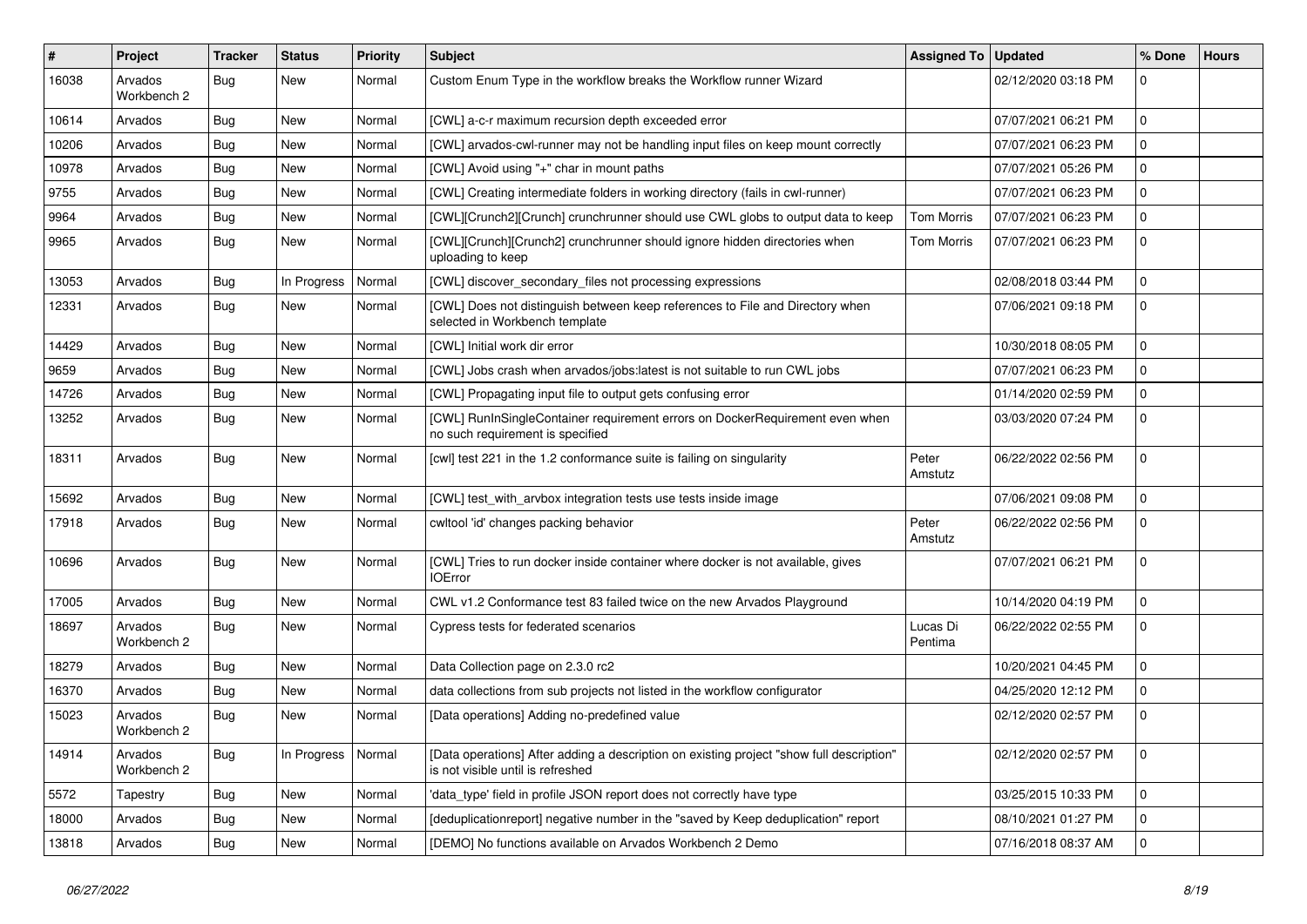| #     | Project                | <b>Tracker</b> | <b>Status</b> | <b>Priority</b> | <b>Subject</b>                                                                                                           | Assigned To      | <b>Updated</b>      | % Done       | <b>Hours</b> |
|-------|------------------------|----------------|---------------|-----------------|--------------------------------------------------------------------------------------------------------------------------|------------------|---------------------|--------------|--------------|
| 17428 | Arvados                | <b>Bug</b>     | <b>New</b>    | Normal          | [deployment] arvados-api-server fails to re-install/upgrade if the postgresql-client and<br>the server versions differ   |                  | 07/06/2021 09:08 PM | $\Omega$     |              |
| 6883  | Arvados                | <b>Bug</b>     | New           | Normal          | [Deployment] arvados-api-server-upgrade.sh should set up git repositories dir                                            |                  | 07/07/2021 06:28 PM | $\mathbf 0$  |              |
| 18019 | Arvados                | Bug            | <b>New</b>    | Normal          | Ideployment][arvados-formula] selinux breaks many installation steps                                                     |                  | 08/12/2021 06:31 PM | $\mathbf 0$  |              |
| 17938 | Arvados                | Bug            | <b>New</b>    | Normal          | [deployment][arvados-formula] shell node centos-7 packages                                                               | Javier Bértoli   | 07/23/2021 07:08 PM | $\mathbf 0$  |              |
| 7184  | Arvados                | <b>Bug</b>     | New           | Normal          | [Deployment] Test distribution packages                                                                                  |                  | 07/07/2021 06:28 PM | $\mathbf 0$  |              |
| 17786 | Arvados                | <b>Bug</b>     | <b>New</b>    | Normal          | [deployment][webshell][shellinabox] centos 7's shellinabox is not pam-enabled                                            |                  | 07/09/2021 07:29 PM | $\mathbf 0$  |              |
| 16346 | Arvados                | <b>Bug</b>     | New           | Normal          | Determine best practices for error wrapping in Go                                                                        |                  | 04/22/2020 03:26 PM | $\mathbf 0$  |              |
| 18200 | Arvados<br>Workbench 2 | <b>Bug</b>     | New           | Normal          | Different content size of collection & files in wb2 vs wb                                                                |                  | 09/27/2021 08:17 PM | $\mathbf 0$  |              |
| 17400 | Arvados<br>Workbench 2 | Bug            | New           | Normal          | Directly shared collections are displayed as "read-only"                                                                 |                  | 02/17/2021 10:37 PM | $\mathbf 0$  |              |
| 13916 | Arvados                | Bug            | New           | Normal          | Discovery document inconsistencies                                                                                       |                  | 07/06/2021 09:10 PM | $\mathbf 0$  |              |
| 17186 | Arvados                | Bug            | New           | Normal          | [dispatch] broken node logs should also be copied to a-d-c logs                                                          |                  | 12/02/2020 05:49 PM | 0            |              |
| 14984 | Arvados<br>Workbench 2 | <b>Bug</b>     | New           | Normal          | Display command line, inputs with links to collections                                                                   |                  | 06/26/2019 06:02 PM | $\mathbf{0}$ |              |
| 15503 | Arvados                | Bug            | <b>New</b>    | Normal          | Display hashes of CWL secrets in workbench                                                                               |                  | 07/31/2019 02:16 PM | $\mathbf{0}$ |              |
| 16119 | Arvados                | Bug            | <b>New</b>    | Normal          | display lingers after error                                                                                              |                  | 07/23/2020 06:40 PM | $\mathbf 0$  |              |
| 18170 | Arvados                | <b>Bug</b>     | New           | Normal          | Display of long names can be improved on WB2                                                                             |                  | 09/20/2021 06:19 PM | $\mathbf 0$  |              |
| 17153 | Arvados                | Bug            | New           | Normal          | Displays "Your project is empty." instead of "Nothing matched the search" when a<br>search doesn't find anything         |                  | 11/19/2020 08:16 PM | $\mathbf 0$  |              |
| 19143 | Arvados                | <b>Bug</b>     | In Progress   | Normal          | Display 'Workflow' records in the Project listing                                                                        | Peter<br>Amstutz | 06/22/2022 03:09 PM | 33           |              |
| 1104  | GET-Evidence           | Bug            | New           | Normal          | Division by zero warning when computing progress percentage                                                              | Tom Clegg        | 08/18/2012 06:45 PM | $\mathbf 0$  |              |
| 18486 | Arvados                | Bug            | New           | Normal          | Docker containers are always removed                                                                                     |                  | 12/07/2021 03:31 PM | $\mathbf{0}$ |              |
| 4324  | Arvados                | <b>Bug</b>     | New           | Normal          | [Docker] Fix supervisor.conf to supervise services instead of running init.d start script<br>and hoping everything is OK |                  | 07/07/2021 06:35 PM | $\mathbf 0$  |              |
| 11222 | Arvados                | <b>Bug</b>     | <b>New</b>    | Normal          | Docker load time on compute node is too long                                                                             |                  | 07/06/2021 09:24 PM | $\mathbf{0}$ |              |
| 5147  | Arvados                | <b>Bug</b>     | <b>New</b>    | Normal          | [Docker] Make API server root URL in discovery document easier to resolve                                                |                  | 07/07/2021 06:30 PM | $\mathbf 0$  |              |
| 5025  | Arvados                | Bug            | New           | Normal          | [Docker] Make it easy to add data from the host system to containers                                                     |                  | 07/07/2021 06:30 PM | $\mathbf 0$  |              |
| 8873  | Arvados                | <b>Bug</b>     | New           | Normal          | [Docs] file_names Collection field is undocumented                                                                       |                  | 07/07/2021 06:25 PM | l 0          |              |
| 8349  | Arvados                | <b>Bug</b>     | New           | Normal          | [Docs] keep-web runit script depends on sudo configuration                                                               |                  | 07/07/2021 06:27 PM | $\mathbf 0$  |              |
| 8387  | Arvados                | <b>Bug</b>     | New           | Normal          | [Docs] Many tutorial instructions are wrong outside Curoverse clusters                                                   |                  | 07/07/2021 06:25 PM | $\Omega$     |              |
| 11154 | Arvados                | Bug            | New           | Normal          | [Docs] Migrate install docs from command line flags to YAML configs (keepproxy,<br>keep-web)                             |                  | 07/07/2021 05:25 PM | 0            |              |
| 10721 | Arvados                | <b>Bug</b>     | New           | Normal          | [Docs] Missing docker_image link classes from API docs                                                                   |                  | 07/07/2021 06:21 PM | l 0          |              |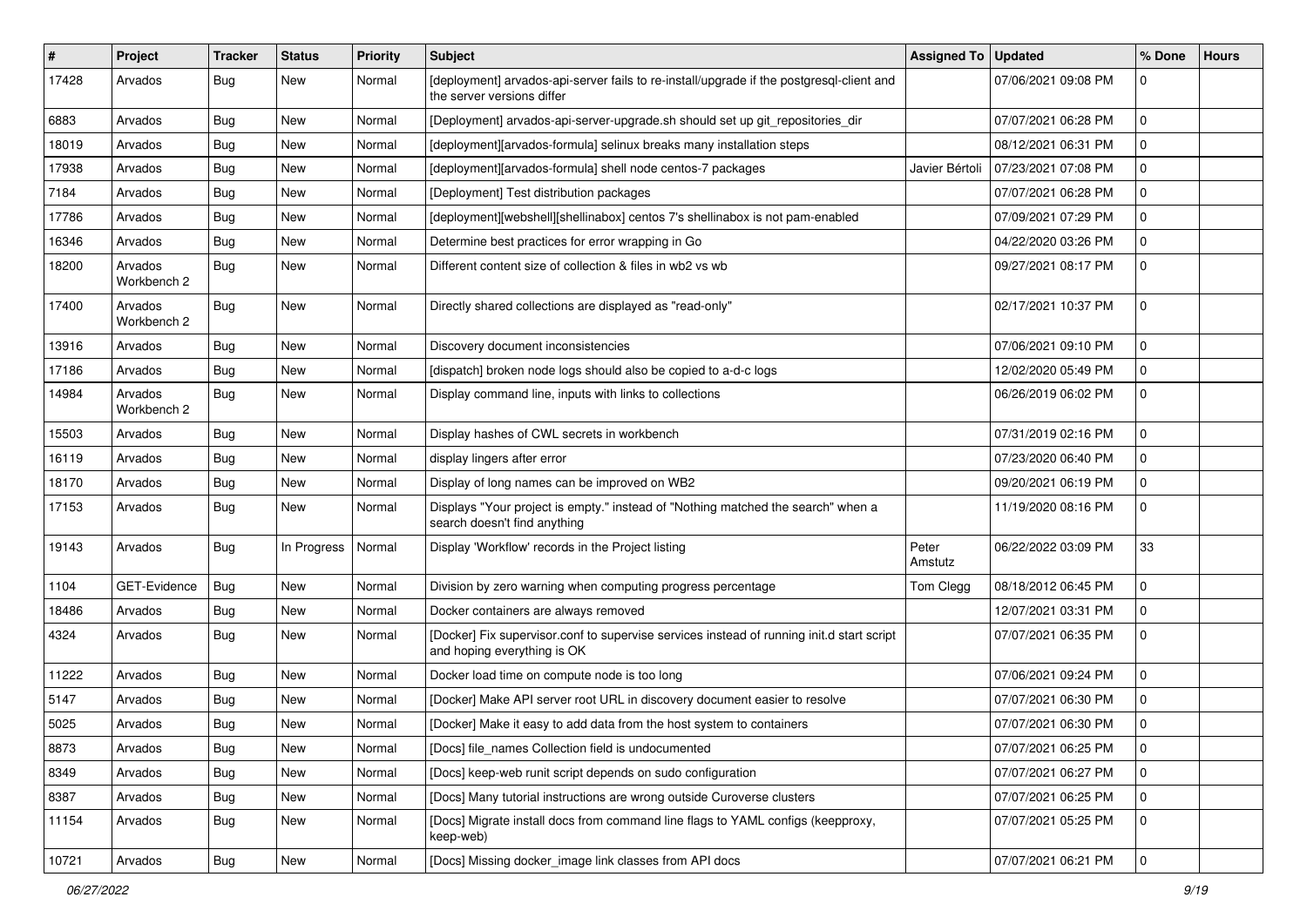| #     | Project                | <b>Tracker</b> | <b>Status</b> | Priority | <b>Subject</b>                                                                                               | Assigned To      | <b>Updated</b>      | % Done       | <b>Hours</b> |
|-------|------------------------|----------------|---------------|----------|--------------------------------------------------------------------------------------------------------------|------------------|---------------------|--------------|--------------|
| 5127  | Arvados                | Bug            | New           | Normal   | [Docs] Note apt key information in Python package READMEs                                                    |                  | 07/07/2021 06:30 PM | $\mathbf 0$  |              |
| 10946 | Arvados                | <b>Bug</b>     | <b>New</b>    | Normal   | [Docs] [SDKs] Mention in API docs and discovery doc that destroy=delete and<br>index=list                    |                  | 07/07/2021 05:26 PM | $\mathbf{0}$ |              |
| 18191 | Arvados                | <b>Bug</b>     | New           | Normal   | [doc] the compute node image doc does not take releases into account                                         |                  | 09/24/2021 09:50 PM | $\mathbf{0}$ |              |
| 13454 | Arvados                | Bug            | New           | Normal   | [Documentation] Add how to work with IGV and keep                                                            |                  | 04/22/2020 08:53 PM | $\mathbf 0$  |              |
| 6886  | Arvados                | <b>Bug</b>     | New           | Normal   | [Documentation] A user with an older install may land in a page that requires the<br>"latest" prerequisites. |                  | 07/07/2021 06:28 PM | $\mathbf 0$  |              |
| 6635  | Arvados                | <b>Bug</b>     | New           | Normal   | [Documentation] document installation of node manager                                                        |                  | 07/07/2021 06:29 PM | $\mathbf 0$  |              |
| 7158  | Arvados                | <b>Bug</b>     | New           | Normal   | [Documentation] Document installing the PySDK at a different PREFIX                                          |                  | 07/07/2021 06:28 PM | $\mathbf 0$  |              |
| 5451  | Arvados                | <b>Bug</b>     | <b>New</b>    | Normal   | [Documentation] Fix Go SDK comments so they look reasonable in godoc                                         |                  | 07/07/2021 06:30 PM | $\mathbf 0$  |              |
| 13758 | Arvados                | <b>Bug</b>     | New           | Normal   | [Documentation] Full text search filters page                                                                |                  | 07/05/2018 05:06 PM | $\mathbf 0$  |              |
| 7230  | Arvados                | <b>Bug</b>     | New           | Normal   | [Documentation] FUSE documentation should note granting FUSE permissions                                     |                  | 07/07/2021 06:28 PM | $\mathbf 0$  |              |
| 7342  | Arvados                | <b>Bug</b>     | <b>New</b>    | Normal   | [Documentation] Install guide explains a few different deployment options                                    |                  | 07/07/2021 06:28 PM | $\mathbf 0$  |              |
| 7575  | Arvados                | Bug            | New           | Normal   | [Documentation] Install guide incurs RVM's sudo wrath                                                        |                  | 07/07/2021 06:28 PM | $\mathbf 0$  |              |
| 6919  | Arvados                | <b>Bug</b>     | <b>New</b>    | Normal   | [Documentation] Make keepproxy install guide follow nginx conventions                                        |                  | 07/07/2021 06:28 PM | $\mathbf 0$  |              |
| 7129  | Arvados                | <b>Bug</b>     | New           | Normal   | [Documentation] RVM and passenger recipes are missing details                                                |                  | 07/07/2021 06:28 PM | 0            |              |
| 7170  | Arvados                | <b>Bug</b>     | <b>New</b>    | Normal   | [Documentation] Various small bugs in the CLI SDK install guide                                              |                  | 07/07/2021 06:28 PM | $\mathbf 0$  |              |
| 7356  | Arvados                | Bug            | <b>New</b>    | Normal   | [Documentation] Various small bugs in the install guide                                                      |                  | 07/07/2021 06:28 PM | $\mathbf 0$  |              |
| 12360 | Arvados                | <b>Bug</b>     | New           | Normal   | Document how to add EBS tmp disk to nodemanager configuration                                                |                  | 07/06/2021 09:18 PM | $\mathbf 0$  |              |
| 19180 | Arvados                | Bug            | New           | Normal   | Document how to create projects                                                                              | Peter<br>Amstutz | 06/22/2022 02:59 PM | $\mathbf 0$  |              |
| 13789 | Arvados                | <b>Bug</b>     | New           | Normal   | Document web socket server API (v0)                                                                          |                  | 07/06/2021 09:14 PM | $\mathbf 0$  |              |
| 18965 | Arvados                | <b>Bug</b>     | Feedback      | Normal   | does not preserve the desired destination url through the login process                                      | Daniel Kutyła    | 06/22/2022 03:09 PM | $\mathbf 0$  |              |
| 16227 | Arvados                | <b>Bug</b>     | In Progress   | Normal   | Downloading folders gets HTML page from WebDAV not data                                                      |                  | 06/17/2020 03:48 PM | 0            |              |
| 5560  | Arvados                | Bug            | New           | Normal   | [DRAFT] [API] Good API for accessing the old_ and new_attributes in Logs table<br>properties column          | Tom Clegg        | 07/07/2021 06:30 PM | $\mathbf 0$  |              |
| 6413  | GET-Evidence           | <b>Bug</b>     | New           | Normal   | Edit history for some variants in GET-Evidence is broken                                                     |                  | 06/24/2015 09:35 PM | $\mathbf 0$  |              |
| 18765 | Arvados                | <b>Bug</b>     | New           | Normal   | engine configuration too big > 1048448 with singularity                                                      |                  | 06/07/2022 01:56 PM | $\mathbf 0$  |              |
| 16063 | Arvados<br>Workbench 2 | <b>Bug</b>     | New           | Normal   | Enhance share popup dialog design                                                                            |                  | 04/14/2021 01:41 PM | $\mathbf 0$  |              |
| 16805 | Arvados                | Bug            | New           | Normal   | "enter" dismisses setup dialog instead of submitting                                                         |                  | 09/08/2020 08:46 PM | l 0          |              |
| 514   | GET-Evidence           | <b>Bug</b>     | New           | Normal   | ereg Deprecated in PHP 5.3.0                                                                                 | Tom Clegg        | 02/15/2011 03:17 PM | 0            |              |
| 14147 | Arvados                | Bug            | New           | Normal   | error page with (very) old layout on api server                                                              |                  | 09/03/2018 06:16 PM | $\mathbf 0$  |              |
| 835   | GET-Evidence           | Bug            | New           | Urgent   | Error when saving edits or submitting                                                                        |                  | 02/06/2012 04:44 PM | 0            |              |
| 12951 | Lightning              | Bug            | New           | Normal   | FastJ aggregation into SGLF takes too much memory                                                            |                  | 04/30/2019 05:38 PM | $\mathbf 0$  |              |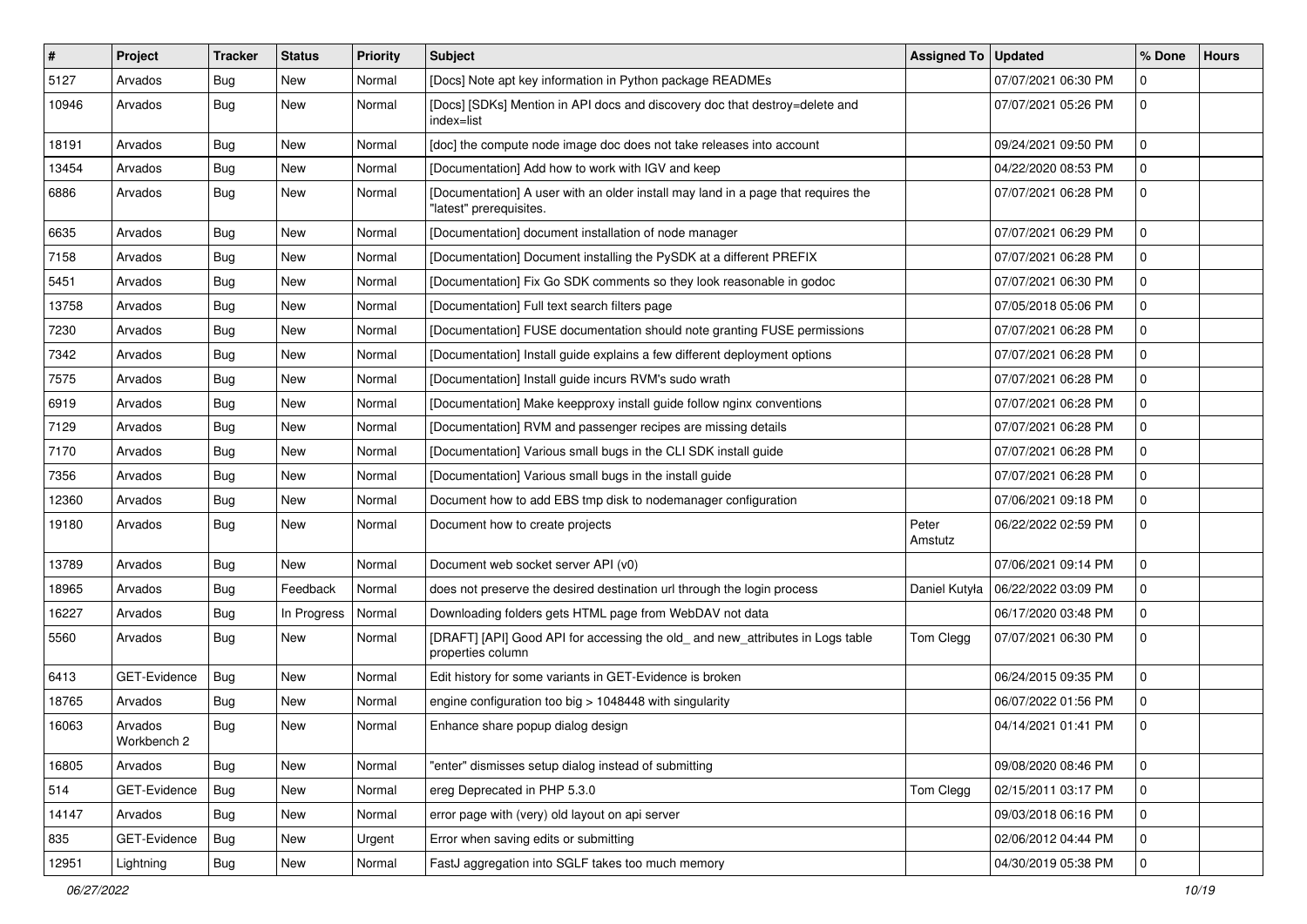| $\#$  | Project      | <b>Tracker</b> | <b>Status</b> | <b>Priority</b> | <b>Subject</b>                                                                                                                   | <b>Assigned To</b> | <b>Updated</b>      | % Done              | <b>Hours</b> |
|-------|--------------|----------------|---------------|-----------------|----------------------------------------------------------------------------------------------------------------------------------|--------------------|---------------------|---------------------|--------------|
| 17396 | Arvados      | <b>Bug</b>     | New           | High            | Favorites copy dialog further issues                                                                                             |                    | 02/16/2021 10:31 PM | $\Omega$            |              |
| 16888 | Arvados      | Bug            | In Progress   | Normal          | Federate container token cannot access resources on other clusters                                                               | Tom Clegg          | 06/22/2022 03:25 PM | $\mathbf 0$         |              |
| 18167 | Arvados      | <b>Bug</b>     | <b>New</b>    | Normal          | Files in collection are not sorted                                                                                               |                    | 09/20/2021 05:38 PM | $\Omega$            |              |
| 1461  | Tapestry     | Bug            | New           | Normal          | Firefox compatibility problem in kit design creation                                                                             |                    | 10/28/2013 04:47 PM | $\mathbf 0$         |              |
| 8155  | Tapestry     | <b>Bug</b>     | <b>New</b>    | Normal          | Fix bulk mail "send" link                                                                                                        |                    | 01/07/2016 05:30 PM | $\mathbf 0$         |              |
| 16367 | Arvados      | Bug            | <b>New</b>    | Normal          | forced download of arvados/jobs to client                                                                                        |                    | 05/01/2020 04:19 PM | $\mathbf 0$         |              |
| 12990 | Arvados      | <b>Bug</b>     | In Progress   | Normal          | [FUSE] Access shared/ is inefficient                                                                                             | Peter<br>Amstutz   | 07/06/2021 09:22 PM | $\Omega$            |              |
| 9244  | Arvados      | <b>Bug</b>     | <b>New</b>    | Normal          | [FUSE] arvados#collection is missing or outdated after writing inside collection                                                 |                    | 07/07/2021 06:25 PM | $\Omega$            |              |
| 9870  | Arvados      | Bug            | <b>New</b>    | Normal          | [FUSE] arv-mount installation documentation not working                                                                          |                    | 07/07/2021 06:23 PM | $\mathbf 0$         |              |
| 8294  | Arvados      | <b>Bug</b>     | New           | Normal          | [FUSE] arv-mount usage message shows incorrect order for [--exec ] option                                                        |                    | 07/07/2021 06:27 PM | $\mathbf 0$         |              |
| 5662  | Arvados      | Bug            | <b>New</b>    | Normal          | [FUSE] cd/ls sometimes takes too long on su921                                                                                   |                    | 07/07/2021 06:30 PM | $\mathbf 0$         |              |
| 5896  | Arvados      | <b>Bug</b>     | New           | Normal          | [FUSE] Ensure all I/O errors properly distinguish "not found" and other API errors                                               |                    | 07/07/2021 06:29 PM | $\mathsf{O}\xspace$ |              |
| 5713  | Arvados      | Bug            | New           | Normal          | [FUSE] File access sometimes takes too long on su92l                                                                             | <b>Tom Morris</b>  | 07/07/2021 06:30 PM | $\mathbf 0$         |              |
| 10584 | Arvados      | Bug            | New           | Normal          | [FUSE] high memory consumption (possible leak) in long-running arv-mount                                                         |                    | 07/06/2021 09:21 PM | 50                  |              |
| 15757 | Arvados      | Bug            | <b>New</b>    | Normal          | [FUSE] occasional deadlock in tests.test unmount.UnmountTest.test replace                                                        |                    | 07/06/2021 09:12 PM | $\mathbf 0$         |              |
| 9732  | Arvados      | Bug            | New           | Normal          | [FUSE] performance issues stat() in python                                                                                       |                    | 07/07/2021 06:23 PM | $\mathbf 0$         |              |
| 6762  | Arvados      | Bug            | New           | Normal          | [FUSE][Performance] Job to md5sum 1TiB of 1MiB files in parallel is very slow                                                    |                    | 07/07/2021 06:29 PM | $\mathbf{0}$        |              |
| 15727 | Arvados      | <b>Bug</b>     | New           | Normal          | [FUSE] Unhandled exception while getting discovery doc                                                                           |                    | 07/06/2021 09:12 PM | $\mathbf 0$         |              |
| 8148  | Arvados      | Bug            | <b>New</b>    | Normal          | [FUSE] When we give up trying to write a block, the next operation on the file should<br>fail                                    |                    | 07/07/2021 06:27 PM | $\mathbf 0$         |              |
| 11553 | Arvados      | Bug            | New           | Normal          | [FUSE] Writable fuse creating conflicts with itself                                                                              |                    | 07/06/2021 09:23 PM | $\mathbf{0}$        |              |
| 7977  | Arvados      | <b>Bug</b>     | <b>New</b>    | Normal          | get rid of dependencies python-pyasn1 python-pyasn1-modules                                                                      |                    | 07/07/2021 06:27 PM | $\mathbf 0$         |              |
| 6780  | Arvados      | Bug            | <b>New</b>    | Normal          | [git] "git clone https://" with a bogus token should respond 4xx, not 5xx                                                        |                    | 07/07/2021 06:29 PM | $\mathbf 0$         |              |
| 18214 | Arvados      | <b>Bug</b>     | <b>New</b>    | Normal          | global search results link to wb1 not wb2                                                                                        |                    | 09/28/2021 07:30 PM | $\mathbf 0$         |              |
| 17578 | Arvados      | <b>Bug</b>     | <b>New</b>    | Normal          | Global search results presentation in WB2                                                                                        |                    | 04/23/2021 01:51 PM | $\mathbf 0$         |              |
| 11863 | Arvados      | <b>Bug</b>     | <b>New</b>    | Normal          | [Go] CLI programs should exit 0 after giving -help                                                                               |                    | 07/06/2021 09:21 PM | $\Omega$            |              |
| 17741 | Arvados      | Bug            | <b>New</b>    | Normal          | Golang SDK CollectionFileSystem uses time.Now() as default Last-Modified for all<br>collections identified by portable data hash |                    | 06/04/2021 03:30 PM | $\Omega$            |              |
| 6924  | Tapestry     | Bug            | In Progress   | Normal          | Google survey participation link should work for newly created surveys, too                                                      | Tom Clegg          | 08/06/2015 07:04 PM | $\mathbf 0$         |              |
| 18671 | Arvados      | Bug            | New           | Normal          | [go sdk] update documentation                                                                                                    |                    | 01/24/2022 09:33 PM | $\Omega$            |              |
| 518   | GET-Evidence | Bug            | New           | Normal          | Handle "data set is no longer public" during import genomes                                                                      | Tom Clegg          | 02/16/2011 02:54 PM | $\mathbf 0$         |              |
| 19051 | Arvados      | <b>Bug</b>     | <b>New</b>    | Normal          | Handle quotes in search strings correctly                                                                                        | Daniel Kutyła      | 06/22/2022 03:00 PM | $\mathbf 0$         |              |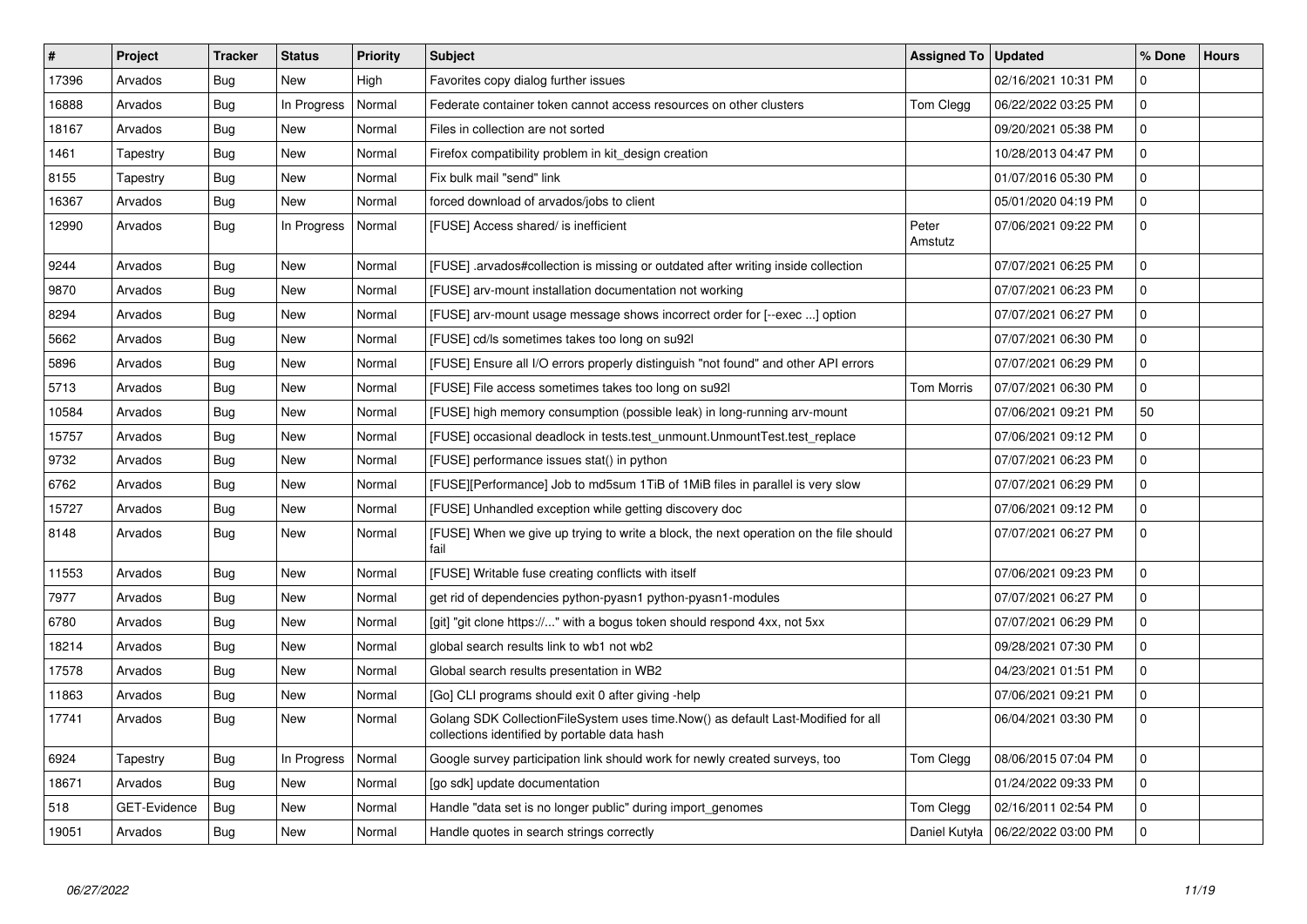| #     | <b>Project</b>         | Tracker    | <b>Status</b> | <b>Priority</b> | <b>Subject</b>                                                                                                                                                    | Assigned To   Updated |                     | % Done      | <b>Hours</b> |
|-------|------------------------|------------|---------------|-----------------|-------------------------------------------------------------------------------------------------------------------------------------------------------------------|-----------------------|---------------------|-------------|--------------|
| 18371 | Arvados<br>Workbench 2 | <b>Bug</b> | <b>New</b>    | Normal          | Handle unreachable API server better on startup                                                                                                                   |                       | 11/15/2021 07:09 PM | 0           |              |
| 451   | longupload             | <b>Bug</b> | New           | Normal          | handle xmlhttprequest timeouts gracefully                                                                                                                         | Tom Clegg             | 01/13/2011 07:04 PM | $\mathbf 0$ |              |
| 13422 | Arvados                | Bug        | New           | Normal          | High cache thrashing should warn the user that their job will take longer than<br>expected                                                                        |                       | 04/22/2020 08:53 PM | $\mathbf 0$ |              |
| 16368 | Arvados                | Bug        | New           | Normal          | https://docs.arvados.org/ should redirect to https://doc.arvados.org/                                                                                             |                       | 04/25/2020 11:49 AM | 0           |              |
| 775   | GET-Evidence           | Bug        | <b>New</b>    | Normal          | https://evidence.personalgenomes.org/ should not show huPGP site                                                                                                  |                       | 12/06/2013 08:38 PM | $\mathbf 0$ |              |
| 16337 | Arvados                | Bug        | New           | Normal          | https://workbench.lugli.arvadosapi.com/collections/lugli-4zz18-z513nlpqm03hpca#Pro<br>venance_graph is empty                                                      |                       | 04/17/2020 04:47 PM | $\mathbf 0$ |              |
| 16338 | Arvados                | Bug        | New           | Normal          | https://workbench.lugli.arvadosapi.com/container_requests/lugli-xvhdp-moafm8p5e16<br>ul55 no way to see the CWL input object                                      |                       | 04/18/2020 11:41 AM | $\mathbf 0$ |              |
| 10543 | Arvados                | Bug        | New           | Normal          | implement approximate (estimated) counts for API list method                                                                                                      |                       | 07/07/2021 06:21 PM | $\mathbf 0$ |              |
| 504   | GET-Evidence           | Bug        | New           | Low             | Import aachanges containing periods (eg. HGC6.3-N156S)                                                                                                            | Tom Clegg             | 02/15/2011 03:17 PM | $\mathbf 0$ |              |
| 503   | GET-Evidence           | Bug        | New           | Normal          | Import aachanges starting with termination (eg. METTL8-X379R)                                                                                                     | Tom Clegg             | 02/15/2011 03:17 PM | $\mathbf 0$ |              |
| 16329 | Arvados                | <b>Bug</b> | New           | Normal          | Inconsistent upload behavior between wb1 and wb2                                                                                                                  | Daniel Kutyła         | 06/22/2022 02:56 PM | $\mathbf 0$ |              |
| 16510 | Arvados                | Bug        | New           | Normal          | Indirectly trashed item's context menu show editable actions                                                                                                      | Lucas Di<br>Pentima   | 02/02/2021 06:33 PM | $\mathbf 0$ |              |
| 16436 | Arvados                | Bug        | New           | Normal          | [install] Ensure postgresgl has en US.UTF-8 collation                                                                                                             |                       | 05/18/2020 03:12 PM | $\mathbf 0$ |              |
| 19215 | Arvados                | <b>Bug</b> | New           | Normal          | installer experience                                                                                                                                              |                       | 06/25/2022 12:35 AM | $\mathbf 0$ |              |
| 9672  | Tapestry               | Bug        | New           | Normal          | Install extension to allow password reset on RT                                                                                                                   |                       | 07/27/2016 04:54 PM | $\mathbf 0$ |              |
| 18118 | Arvados                | Bug        | New           | Normal          | investigate separate socket timeouts waiting for connection and HTTP response in<br>Python SDK                                                                    |                       | 09/08/2021 03:22 PM | $\mathbf 0$ |              |
| 15906 | Arvados                | Bug        | New           | Normal          | Issues with collection manifest in Java SDK v2                                                                                                                    |                       | 12/04/2019 09:06 AM | $\mathbf 0$ |              |
| 16225 | Arvados<br>Workbench 2 | Bug        | New           | Normal          | Issues with interactively deleting project from Workbench 2 from Project Browser                                                                                  |                       | 08/17/2020 02:24 PM | 0           |              |
| 18199 | Arvados                | Bug        | New           | Normal          | Issue with sharing settings of "open access" new projects                                                                                                         |                       | 09/27/2021 07:58 PM | $\mathbf 0$ |              |
| 11238 | Arvados                | Bug        | New           | Normal          | job_task creation fails with ApiError - HttpError 422 - ActiveRecord::StatementInvalid:<br>PG::InternalError: ERROR: invalid memory alloc request size 1718630765 |                       | 07/06/2021 09:24 PM | 0           |              |
| 18278 | Arvados                | Bug        | New           | Normal          | [k8s] start using an ingress                                                                                                                                      | Ward<br>Vandewege     | 11/09/2021 07:56 PM | $\mathbf 0$ |              |
| 17759 | Arvados                | Bug        | New           | Normal          | [Keep] azure blob driver 404 errors are weird                                                                                                                     |                       | 07/06/2021 09:08 PM | $\mathbf 0$ |              |
| 9363  | Arvados                | <b>Bug</b> | New           | Normal          | [keep-balance] Avoid deleting recently-referenced blocks                                                                                                          |                       | 07/06/2021 09:12 PM | $\mathbf 0$ |              |
| 9967  | Arvados                | Bug        | New           | Normal          | [keep-balance] Do not delete blocks referenced by collections with<br>replication desired=0                                                                       | Tom Morris            | 07/07/2021 06:23 PM | l 0         |              |
| 16852 | Arvados                | <b>Bug</b> | New           | Normal          | [keep-balance] replication level distribution should account for volumes' built-in<br>replication                                                                 |                       | 07/06/2021 09:12 PM | 0           |              |
| 10084 | Arvados                | <b>Bug</b> | New           | Normal          | keep-balance reporting large numbers of replicas lost                                                                                                             |                       | 07/07/2021 06:23 PM | 0           |              |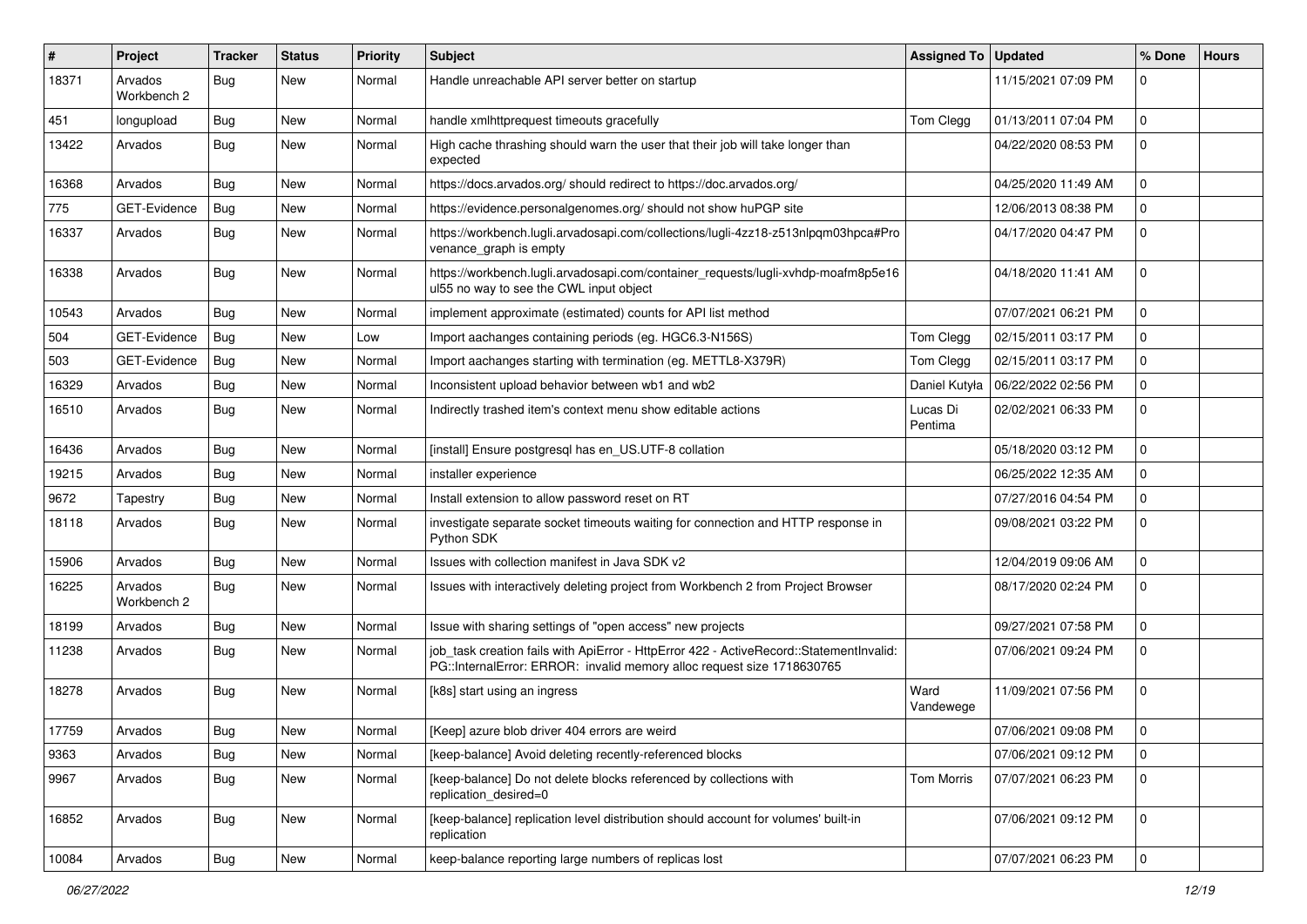| #     | Project                | <b>Tracker</b> | <b>Status</b> | <b>Priority</b> | <b>Subject</b>                                                                                              | <b>Assigned To</b> | <b>Updated</b>      | % Done       | <b>Hours</b> |
|-------|------------------------|----------------|---------------|-----------------|-------------------------------------------------------------------------------------------------------------|--------------------|---------------------|--------------|--------------|
| 16851 | Arvados                | <b>Bug</b>     | <b>New</b>    | Normal          | [keep-balance] "underreplicated blocks" are overcounted in log messages                                     |                    | 07/06/2021 09:12 PM | $\Omega$     |              |
| 7120  | Arvados                | Bug            | <b>New</b>    | Normal          | [Keep] keepproxy should log real IP address                                                                 |                    | 07/07/2021 06:28 PM | $\mathbf 0$  |              |
| 7232  | Arvados                | Bug            | <b>New</b>    | Normal          | [Keep] keepstore should notify sysadmin about error conditions (trying harder than<br>just log.Print())     |                    | 07/07/2021 06:28 PM | $\mathbf 0$  |              |
| 6991  | Arvados                | Bug            | <b>New</b>    | Normal          | [Keep] multiple response. Writeheader calls                                                                 |                    | 07/07/2021 06:28 PM | $\mathbf 0$  |              |
| 478   | GET-Evidence           | Bug            | New           | Normal          | Keep "overall odds ratio" updated when editing individual sets of OR figures                                | Tom Clegg          | 02/15/2011 03:17 PM | $\mathbf 0$  |              |
| 13515 | Arvados                | Bug            | <b>New</b>    | Normal          | keepproxy memory usage limit?                                                                               |                    | 04/22/2020 08:54 PM | $\mathbf 0$  |              |
| 9443  | Arvados                | <b>Bug</b>     | New           | Normal          | [keep-rsync] Rename "replications" to "replicas"                                                            |                    | 07/07/2021 06:23 PM | $\mathbf 0$  |              |
| 4191  | Arvados                | Bug            | New           | Normal          | [Keep] "Shared" directory in arv-mount doesn't show non-project groups that own<br>projects                 |                    | 07/07/2021 06:36 PM | $\mathbf 0$  |              |
| 16771 | Arvados                | Bug            | New           | Normal          | [keepstore, arvados-dispatch-cloud] Driver parameter should be specified consistently                       |                    | 08/26/2020 10:07 PM | $\mathbf 0$  |              |
| 13998 | Arvados                | Bug            | <b>New</b>    | Normal          | [keepstore] Cached block fetch for federation                                                               |                    | 07/06/2021 09:10 PM | $\mathbf 0$  |              |
| 14488 | Arvados                | Bug            | <b>New</b>    | Normal          | [keepstore] Do not try to trash blocks that were already trashed in previous sweep                          |                    | 07/06/2021 09:09 PM | $\mathbf 0$  |              |
| 13322 | Arvados                | <b>Bug</b>     | New           | Normal          | keepstore -help entry for -dump-config is unclear                                                           |                    | 07/06/2021 09:14 PM | $\mathbf 0$  |              |
| 7725  | Arvados                | Bug            | <b>New</b>    | Normal          | [Keep-store] make keep-store lookup token at runtime like keep-proxy does                                   |                    | 07/07/2021 06:27 PM | $\mathbf 0$  |              |
| 10794 | Arvados                | Bug            | New           | Normal          | [keepstore] Refactor volume Get/Put funcs to BlockReader/BlockWriter interfaces                             |                    | 07/07/2021 06:21 PM | $\mathbf 0$  |              |
| 15118 | Arvados                | Bug            | New           | Normal          | [keepstore] Return 5xx (not 4xx) if block is not found due to transient backend device<br>failure           |                    | 07/06/2021 09:08 PM | $\mathbf 0$  |              |
| 13305 | Arvados                | Bug            | <b>New</b>    | Normal          | keepstore starts returning 401 Unauthorized in the middle of a workflow                                     |                    | 03/03/2020 07:24 PM | 0            |              |
| 17597 | Arvados                | Bug            | New           | Normal          | [keep-web] Improve error response when AnonymousUserToken not configured and<br>no token provided by client |                    | 04/28/2021 06:24 PM | $\mathbf 0$  |              |
| 16830 | Arvados                | Bug            | New           | Normal          | [keep-web] S3 PutObject response should have content MD5                                                    |                    | 07/06/2021 09:12 PM | $\mathbf 0$  |              |
| 13956 | Arvados                | <b>Bug</b>     | <b>New</b>    | Normal          | [keep-web] (webdav) Support COPY and MOVE between collections                                               |                    | 07/06/2021 09:10 PM | $\mathbf 0$  |              |
| 468   | GET-Evidence           | Bug            | New           | High            | latest-flat incorrectly displays non single-base substitution variants                                      |                    | 04/21/2011 07:10 PM | $\mathbf 0$  |              |
| 13972 | Arvados                | Bug            | <b>New</b>    | Normal          | Listing collections by PDH and name can be very slow                                                        |                    | 07/06/2021 09:10 PM | $\mathbf 0$  |              |
| 15767 | Arvados<br>Workbench 2 | <b>Bug</b>     | New           | Normal          | "Load more" button on search results page always shows                                                      |                    | 02/12/2020 03:01 PM | 0            |              |
| 13630 | Arvados                | Bug            | New           | Normal          | locking api_client_authorizations for update can deadlock<br>ContainersController#update                    |                    | 04/22/2020 09:08 PM | $\mathbf 0$  |              |
| 13047 | Arvados                | Bug            | New           | Normal          | Log apiClientAuth UUIDs in keep-web, keepproxy, etc.                                                        |                    | 02/07/2018 07:07 PM | $\mathbf{0}$ |              |
| 16114 | Arvados                | Bug            | <b>New</b>    | Normal          | "Log in as user" doesn't work                                                                               |                    | 06/19/2020 02:35 PM | 0            |              |
| 16931 | Arvados                | <b>Bug</b>     | New           | Normal          | [login federation] Not Found modal when looking at trashed collection                                       |                    | 09/30/2020 04:39 PM | 0            |              |
| 16933 | Arvados                | <b>Bug</b>     | New           | Normal          | [login federation] post-trashing collection UX bug                                                          |                    | 09/30/2020 04:49 PM | $\mathbf 0$  |              |
| 16932 | Arvados                | Bug            | New           | Normal          | [login federation] trashing collections: snackbar issues                                                    |                    | 10/02/2020 03:31 PM | 0            |              |
| 16325 | Arvados                | Bug            | New           | High            | Logs/outputs from Cancelled processes don't have properties.type="log"/"output"                             |                    | 04/08/2020 04:39 PM | 0            |              |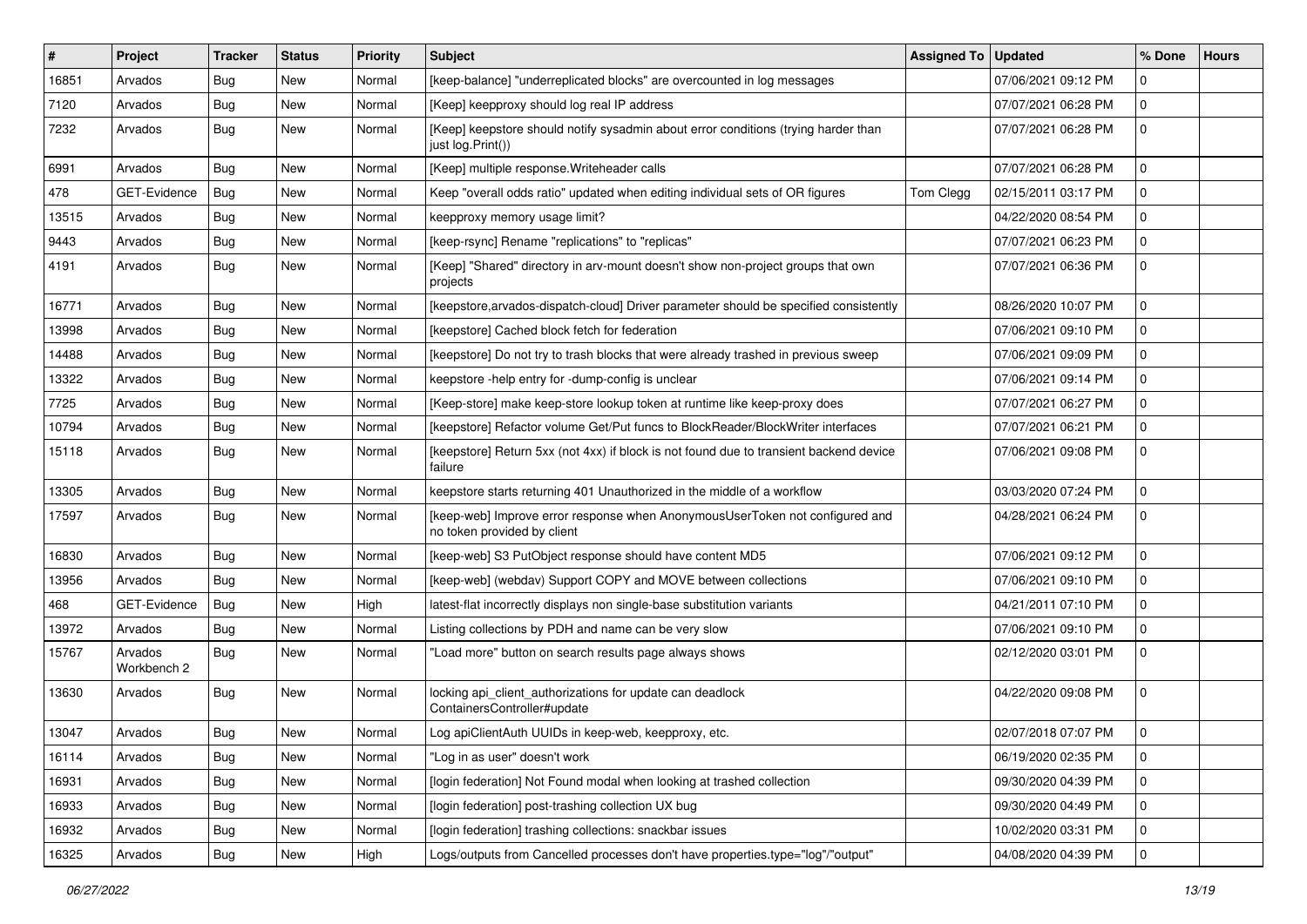| $\#$  | Project                | Tracker    | <b>Status</b> | <b>Priority</b> | <b>Subject</b>                                                                                                                    | <b>Assigned To</b> | <b>Updated</b>      | % Done              | <b>Hours</b> |
|-------|------------------------|------------|---------------|-----------------|-----------------------------------------------------------------------------------------------------------------------------------|--------------------|---------------------|---------------------|--------------|
| 17746 | Arvados                | Bug        | <b>New</b>    | Normal          | Long lines in the WB2 logs are wrapped messing up the viewport                                                                    |                    | 06/01/2021 09:50 PM | $\Omega$            |              |
| 17433 | Arvados                | Bug        | <b>New</b>    | Normal          | Long picklists hide typing field in WB2                                                                                           |                    | 03/01/2021 09:06 PM | $\mathbf 0$         |              |
| 15215 | Arvados<br>Workbench 2 | <b>Bug</b> | <b>New</b>    | Normal          | [Looking for data and advanced search] After opening collection directly from<br>autocomplete search the details are not updated. |                    | 05/09/2019 09:20 AM | $\Omega$            |              |
| 13981 | Arvados                | Bug        | <b>New</b>    | Normal          | Make keep-web documentation available on doc.arvados.org                                                                          |                    | 07/06/2021 09:10 PM | $\mathbf 0$         |              |
| 17244 | Arvados                | <b>Bug</b> | <b>New</b>    | Normal          | Make sure cgroups V2 works with Arvados                                                                                           |                    | 01/19/2021 06:43 PM | $\mathbf 0$         |              |
| 17416 | Arvados<br>Workbench 2 | <b>Bug</b> | New           | Normal          | Make sure dev packages don't get included when making the production build                                                        |                    | 02/19/2021 07:45 PM | $\mathbf 0$         |              |
| 7826  | Tapestry               | <b>Bug</b> | <b>New</b>    | Normal          | Make sure that datasets which are served from Keep via get-evidence have<br>collections                                           |                    | 02/07/2016 08:10 PM | $\Omega$            |              |
| 16155 | Arvados                | <b>Bug</b> | New           | Normal          | materialized_permission_view has got to go                                                                                        |                    | 02/19/2020 09:20 PM | $\mathbf 0$         |              |
| 19214 | Arvados                | Bug        | In Progress   | Normal          | Mention updating /etc/hosts                                                                                                       |                    | 06/24/2022 05:56 PM | $\mathbf 0$         |              |
| 5883  | <b>GET-Evidence</b>    | Bug        | New           | Normal          | migrate to updated oauth                                                                                                          | Abram<br>Connelly  | 05/19/2015 03:04 PM | $\mathbf 0$         |              |
| 18977 | Arvados                | Bug        | <b>New</b>    | Normal          | Mishandled Azure error?                                                                                                           |                    | 04/12/2022 07:55 PM | $\Omega$            |              |
| 16682 | Arvados                | <b>Bug</b> | New           | Normal          | Missing nodejs should not be a fatal error for submitting a workflow                                                              | Nico César         | 06/07/2021 03:01 PM | 0                   |              |
| 18979 | Arvados                | <b>Bug</b> | In Progress   | Normal          | Missing VM login, user names not rendered                                                                                         | Stephen<br>Smith   | 06/22/2022 03:09 PM | $\mathbf 0$         |              |
| 16179 | Arvados                | Bug        | New           | Normal          | "Move/Copy To" Dialog does not list all possible target locations.                                                                |                    | 02/26/2020 08:48 AM | $\mathbf 0$         |              |
| 17275 | Arvados                | <b>Bug</b> | New           | Normal          | Move Go Arvados RPC module into Go SDK & migrate to new API                                                                       |                    | 01/20/2021 04:36 PM | 0                   |              |
| 10532 | Arvados                | Bug        | New           | Normal          | Multiple links with the same relevant information can be created                                                                  |                    | 07/07/2021 06:22 PM | $\mathbf 0$         |              |
| 10469 | Arvados                | Bug        | New           | Normal          | Multiple virtual machines with the same hostname can be created                                                                   |                    | 07/07/2021 06:22 PM | $\Omega$            |              |
| 17580 | Arvados                | Bug        | New           | Normal          | multi-select for inputs in workflow doesn't work anymore                                                                          |                    | 04/23/2021 01:55 PM | $\mathbf 0$         |              |
| 16065 | Arvados<br>Workbench 2 | Bug        | New           | Normal          | Navigate to the newly created collection when extracting files from an existing one                                               |                    | 06/19/2020 02:33 PM | $\Omega$            |              |
| 11396 | Arvados                | Bug        | <b>New</b>    | Normal          | Network saturation                                                                                                                |                    | 07/06/2021 09:24 PM | $\Omega$            |              |
| 12295 | Arvados                | Bug        | New           | Normal          | [nodemanager] Only looking at first 100 queued jobs                                                                               |                    | 07/06/2021 09:18 PM | l 0                 |              |
| 16973 | Arvados                | <b>Bug</b> | New           | Normal          | No "disable re-use" option when running a newly registered workflow                                                               |                    | 10/07/2020 06:46 PM | $\mathsf{O}\xspace$ |              |
| 1483  | Tapestry               | Bug        | New           | Normal          | No feedback shown when failed Eligibility Questionnaire                                                                           |                    | 06/25/2013 11:30 AM | $\mathbf 0$         |              |
| 16087 | Arvados                | <b>Bug</b> | New           | Normal          | 'No such file or directory - dot' reported when clicking on Provenance tab                                                        |                    | 01/27/2020 05:35 PM | $\mathbf 0$         |              |
| 1478  | Tapestry               | Bug        | New           | Normal          | nowhere to enter postal/zip code                                                                                                  |                    | 06/10/2013 02:21 PM | $\mathbf 0$         |              |
| 3434  | Arvados                | Bug        | New           | Normal          | No workbench user interface for sharing collections                                                                               |                    | 02/23/2015 07:59 PM | $\mathbf 0$         |              |
| 479   | <b>GET-Evidence</b>    | Bug        | New           | Normal          | NSF-Lys702Asn shows wrong hapmap frequency                                                                                        | Tom Clegg          | 02/16/2011 02:57 PM | $\mathbf 0$         |              |
| 16228 | Arvados                | <b>Bug</b> | <b>New</b>    | High            | NullPointerException while uploading file using Java SDK                                                                          |                    | 03/10/2020 07:28 AM | $\mathbf 0$         |              |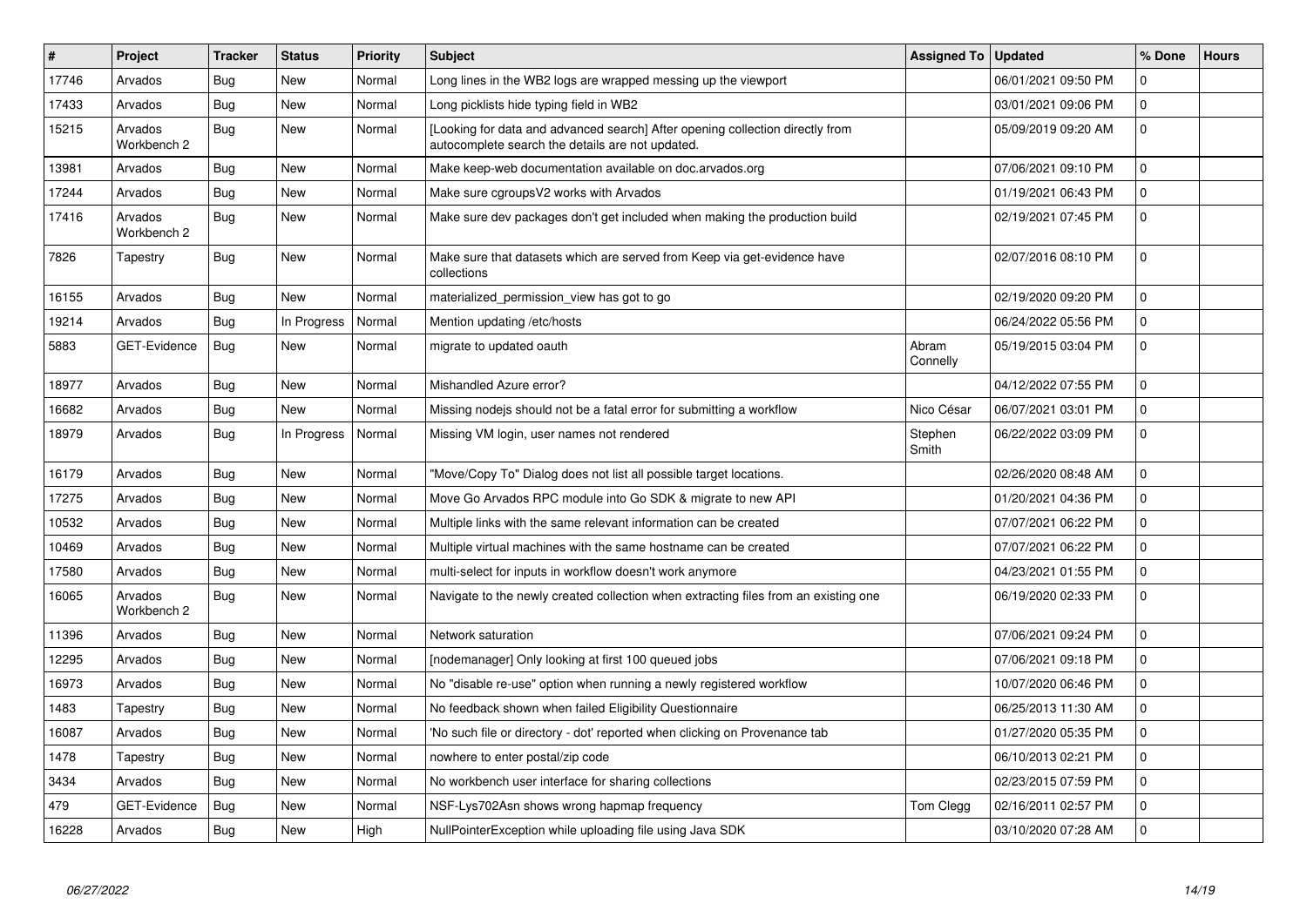| #     | Project                | <b>Tracker</b> | <b>Status</b> | <b>Priority</b> | <b>Subject</b>                                                                                                                                                                                                                                                           | <b>Assigned To</b> | <b>Updated</b>      | % Done              | <b>Hours</b> |
|-------|------------------------|----------------|---------------|-----------------|--------------------------------------------------------------------------------------------------------------------------------------------------------------------------------------------------------------------------------------------------------------------------|--------------------|---------------------|---------------------|--------------|
| 16241 | Arvados<br>Workbench 2 | Bug            | <b>New</b>    | Normal          | Object's description display & editing is inconsistent & lacks textile support                                                                                                                                                                                           |                    | 09/18/2020 02:35 PM | $\mathbf 0$         |              |
| 11556 | Arvados                | Bug            | <b>New</b>    | Normal          | occasional API server badness: 'incomplete response received from application'                                                                                                                                                                                           |                    | 07/06/2021 09:22 PM | $\mathbf 0$         |              |
| 7673  | Tapestry               | <b>Bug</b>     | <b>New</b>    | Normal          | OH integration token appears to time out after a while, user is presented with 'refresh<br>token'                                                                                                                                                                        |                    | 10/28/2015 04:18 PM | $\mathbf 0$         |              |
| 1454  | Tapestry               | Bug            | <b>New</b>    | Normal          | On user info page, clicking "Promote" should reload that page, not load the edit user<br>page                                                                                                                                                                            |                    | 10/28/2013 04:49 PM | $\Omega$            |              |
| 8065  | Arvados                | Bug            | <b>New</b>    | Normal          | Out of memory when using arv-copy not handled gracefully                                                                                                                                                                                                                 |                    | 07/07/2021 06:27 PM | $\mathbf 0$         |              |
| 15763 | Arvados<br>Workbench 2 | Bug            | <b>New</b>    | Normal          | Owner field in Details pane should contain name and should link to correct location                                                                                                                                                                                      |                    | 02/12/2020 03:01 PM | $\Omega$            |              |
| 18011 | Arvados                | <b>Bug</b>     | <b>New</b>    | Normal          | [packaging][centos7] systemctl daemon-reload should be run by the post-inst script<br>when upgrading packages on centos 7                                                                                                                                                |                    | 08/13/2021 12:07 AM | $\Omega$            |              |
| 17160 | Arvados                | Bug            | New           | Normal          | [packaging] upgrade run_upload_packages.py to use twine for upload to PyPI                                                                                                                                                                                               |                    | 11/23/2020 04:28 PM | $\mathsf{O}\xspace$ |              |
| 12245 | Lightning              | Bug            | <b>New</b>    | Normal          | pasta rotini-fasti does not handle tagset without ending newline                                                                                                                                                                                                         |                    | 04/30/2019 06:07 PM | $\mathbf 0$         |              |
| 1615  | Tapestry               | <b>Bug</b>     | <b>New</b>    | Normal          | People who are not enrolled should not be able to use the 'withdraw' function                                                                                                                                                                                            | Ward<br>Vandewege  | 03/20/2014 11:51 PM | $\mathbf 0$         |              |
| 10444 | Arvados                | <b>Bug</b>     | <b>New</b>    | Normal          | [Performance][Workbench] While in a resource #show page, switching between tabs<br>results in fetching the object again from API server. This can cause unacceptable<br>amount of latency for large objects such as large pipeline instances and also to<br>collections. |                    | 07/07/2021 06:22 PM | $\mathbf 0$         |              |
| 17584 | Arvados                | <b>Bug</b>     | <b>New</b>    | Normal          | Permission dialog should indicate that permissions are inherited                                                                                                                                                                                                         |                    | 04/26/2021 02:11 PM | $\mathbf 0$         |              |
| 17073 | Arvados                | Bug            | <b>New</b>    | Normal          | Permission links originating from users should only update that user                                                                                                                                                                                                     | Peter<br>Amstutz   | 02/02/2021 06:32 PM | $\overline{0}$      |              |
| 533   | GET-Evidence           | <b>Bug</b>     | <b>New</b>    | Normal          | PGP11 genome report has error messages                                                                                                                                                                                                                                   |                    | 03/01/2011 03:01 PM | $\mathbf 0$         |              |
| 17381 | Arvados                | <b>Bug</b>     | <b>New</b>    | Normal          | [playground] [wb2] add a redirect                                                                                                                                                                                                                                        |                    | 02/12/2021 04:34 PM | $\mathbf 0$         |              |
| 19081 | Arvados                | Bug            | In Progress   | Normal          | Possible bug passing cmd line arguments with spaces to singularity                                                                                                                                                                                                       | Tom Clegg          | 06/22/2022 03:20 PM | 100                 |              |
| 15178 | Arvados                | <b>Bug</b>     | <b>New</b>    | Normal          | Potential security issues with Report a Problem dialog                                                                                                                                                                                                                   |                    | 05/01/2019 01:57 PM | $\Omega$            |              |
| 16182 | Arvados                | Bug            | <b>New</b>    | Normal          | Prevent login from old email addresses                                                                                                                                                                                                                                   |                    | 05/18/2020 06:28 PM | $\mathbf 0$         |              |
| 15557 | Arvados                | Bug            | <b>New</b>    | Normal          | [Process view] Re-run workflow                                                                                                                                                                                                                                           |                    | 03/23/2022 06:10 PM | 0                   |              |
| 16400 | Arvados                | Bug            | <b>New</b>    | Normal          | Project Description editing lacks preview mode and lacks formatting instructions                                                                                                                                                                                         |                    | 05/03/2020 08:50 AM | $\mathbf 0$         |              |
| 17434 | Arvados                | Bug            | <b>New</b>    | High            | project not shown in hierarchy on the left of wb2                                                                                                                                                                                                                        |                    | 03/15/2021 02:35 PM | $\mathbf 0$         |              |
| 16401 | Arvados                | <b>Bug</b>     | <b>New</b>    | Normal          | Provenance graph not correctly capturing scatter/gather                                                                                                                                                                                                                  |                    | 05/04/2020 12:10 PM | $\mathbf 0$         |              |
| 8317  | Arvados                | Bug            | <b>New</b>    | Normal          | [Provenance Tracking] jobs refer to collections by uuids, not pdh                                                                                                                                                                                                        |                    | 07/07/2021 06:27 PM | 0                   |              |
| 10182 | Arvados                | <b>Bug</b>     | <b>New</b>    | Normal          | Provide more reasonable error messages for memory issues during container<br>dispatch                                                                                                                                                                                    |                    | 07/07/2021 06:23 PM | $\mathbf 0$         |              |
| 13709 | Arvados                | Bug            | <b>New</b>    | Normal          | [[Proxy]] How to visit API service with proxy?                                                                                                                                                                                                                           |                    | 07/03/2018 11:03 AM | $\overline{0}$      |              |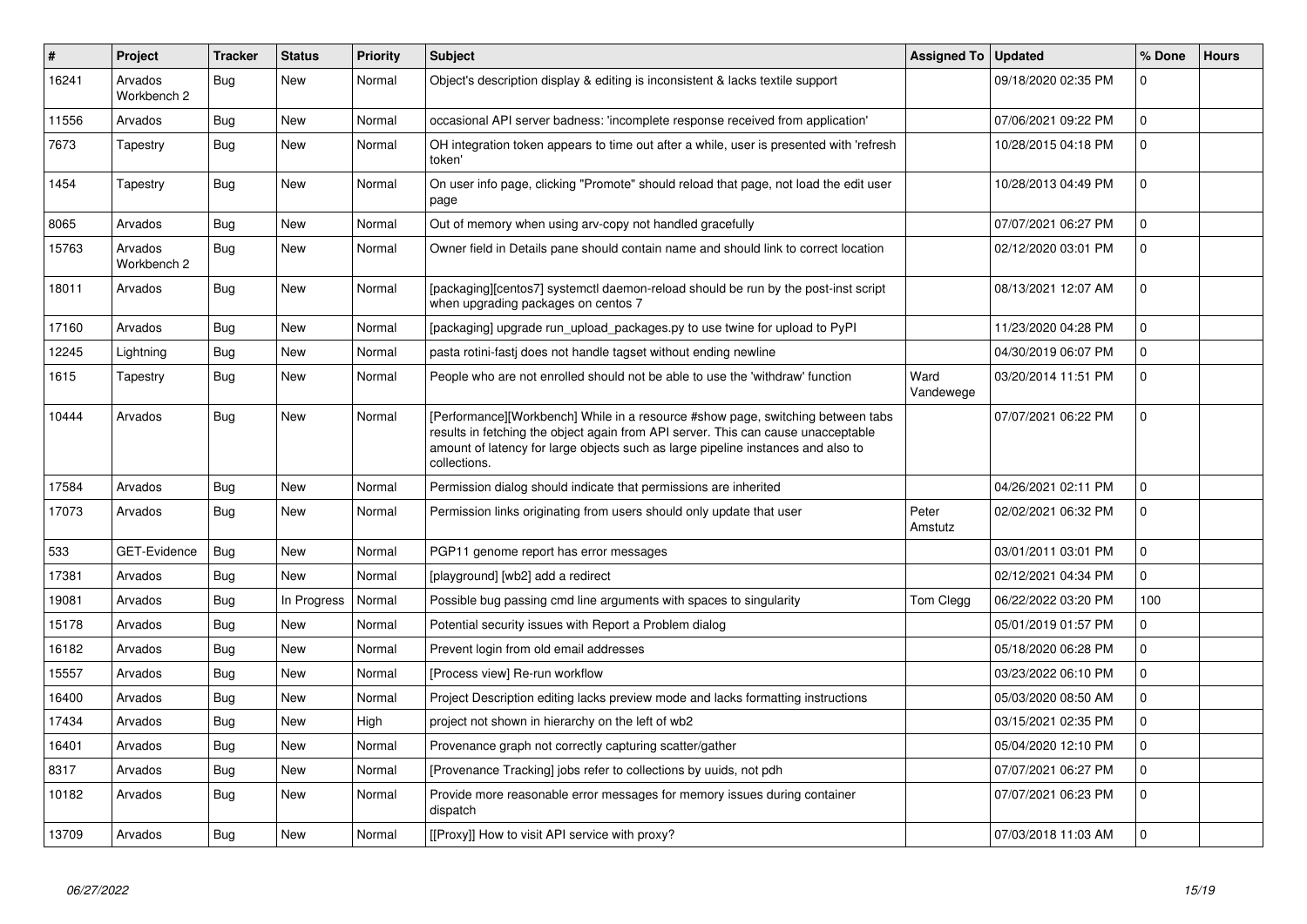| #     | Project                | <b>Tracker</b> | <b>Status</b> | Priority | <b>Subject</b>                                                                                                                | <b>Assigned To</b>  | <b>Updated</b>      | % Done      | <b>Hours</b> |
|-------|------------------------|----------------|---------------|----------|-------------------------------------------------------------------------------------------------------------------------------|---------------------|---------------------|-------------|--------------|
| 10097 | Arvados                | <b>Bug</b>     | New           | Normal   | Python RichCollectionbase's find_or_create() method callers may assume that found<br>object is of "create_type" type          |                     | 07/07/2021 06:23 PM | $\mathbf 0$ |              |
| 10650 | Arvados                | <b>Bug</b>     | <b>New</b>    | Normal   | [Python SDK] Document undocumented methods in RichCollectionBase                                                              |                     | 07/07/2021 06:21 PM | $\mathbf 0$ |              |
| 13418 | Arvados                | <b>Bug</b>     | New           | Normal   | Python SDK must have docstrings for all public interfaces                                                                     |                     | 07/06/2021 09:10 PM | $\mathbf 0$ |              |
| 12684 | Arvados                | <b>Bug</b>     | <b>New</b>    | Normal   | [Python SDK] Retry on HTTP 5xx errors                                                                                         |                     | 07/06/2021 09:10 PM | 0           |              |
| 18762 | Arvados                | Bug            | New           | Normal   | rails background tasks scaling issues                                                                                         |                     | 06/22/2022 02:56 PM | 0           |              |
| 18212 | Arvados                | <b>Bug</b>     | <b>New</b>    | Normal   | Read-only users can't open file in new tab                                                                                    |                     | 09/28/2021 07:27 PM | $\mathbf 0$ |              |
| 19139 | Arvados                | <b>Bug</b>     | New           | Normal   | Regular users should not be able to create user records; creating a user does not<br>make admin the "owner" of that user      | Lucas Di<br>Pentima | 06/22/2022 03:38 PM | $\mathbf 0$ |              |
| 19017 | Arvados                | <b>Bug</b>     | New           | Normal   | Release Arvados 2.4.1                                                                                                         | Peter<br>Amstutz    | 06/22/2022 03:00 PM | 93          |              |
| 18166 | Arvados                | Bug            | New           | Normal   | [Release] Auto-sync the arvados gem dependencies on RailsAPI and Workbench1                                                   |                     | 11/10/2021 04:14 PM | $\mathbf 0$ |              |
| 18586 | Arvados                | <b>Bug</b>     | <b>New</b>    | Normal   | Remove docs/code for unsupported AsyncPermissionsUpdateInterval                                                               |                     | 12/14/2021 04:21 PM | 0           |              |
| 10337 | Arvados                | <b>Bug</b>     | New           | Normal   | remove the need of yum reinstall from the installation/upgrade of Rails based<br>components                                   |                     | 07/07/2021 06:22 PM | 0           |              |
| 16832 | Arvados                | <b>Bug</b>     | New           | Normal   | replace linkchecker in our build environment                                                                                  | Ward<br>Vandewege   | 11/04/2020 05:23 PM | $\mathbf 0$ |              |
| 13772 | Arvados                | Bug            | <b>New</b>    | Normal   | Rerunning a container_request that has a failed child CR should restart the failed CR                                         |                     | 07/09/2018 03:39 PM | $\mathbf 0$ |              |
| 1471  | Tapestry               | Bug            | New           | Normal   | Researcher > Kits table content loads very slowly                                                                             | Tom Clegg           | 10/28/2013 04:46 PM | $\mathbf 0$ |              |
| 14766 | Arvados                | <b>Bug</b>     | New           | Normal   | ResourceRequirement disk space ask should be shown in workbench / API response                                                |                     | 01/28/2019 08:54 PM | 0           |              |
| 18864 | Arvados                | Bug            | New           | Normal   | "Responsible person" link is wrong                                                                                            |                     | 03/14/2022 03:49 PM | 0           |              |
| 16054 | Arvados<br>Workbench 2 | <b>Bug</b>     | New           | Normal   | Responsive layout, reflows based on window width                                                                              |                     | 02/12/2020 03:17 PM | 0           |              |
| 18618 | Arvados                | <b>Bug</b>     | New           | Normal   | Reusing workflows/steps is too slow                                                                                           |                     | 01/07/2022 07:12 PM | $\mathbf 0$ |              |
| 10096 | Arvados                | <b>Bug</b>     | New           | Normal   | RichCollectionBase's _get_src_target method would crash if "source" argument is not<br>basestring and "target_path" is empty. |                     | 07/07/2021 06:23 PM | $\mathbf 0$ |              |
| 15764 | Arvados<br>Workbench 2 | <b>Bug</b>     | New           | Normal   | Right clicking on a node in the navigation tree should select it                                                              |                     | 02/12/2020 03:01 PM | $\mathbf 0$ |              |
| 1412  | Tapestry               | Bug            | In Progress   | Low      | Ruby 1.9 incompatibilities                                                                                                    |                     | 10/28/2013 04:38 PM | $\mathbf 0$ |              |
| 11026 | Arvados                | <b>Bug</b>     | New           | Normal   | "Run a example test" Button.                                                                                                  |                     | 07/07/2021 05:26 PM | 0           |              |
| 14782 | Arvados<br>Workbench 2 | <b>Bug</b>     | New           | Normal   | [Running a Workflow] Advanced Menu of a process is not working                                                                |                     | 02/12/2020 02:57 PM |             |              |
| 15814 | Arvados                | Bug            | New           | Normal   | Running a workflow from WB2 exposes secret inputs                                                                             | Daniel Kutyła       | 06/22/2022 02:55 PM | $\mathbf 0$ |              |
| 15084 | Arvados<br>Workbench 2 | Bug            | New           | Normal   | [Running a workflow] Inputs inside subprocesses are not displayed.                                                            |                     | 03/12/2020 02:11 PM | 0           |              |
| 14904 | Arvados<br>Workbench 2 | <b>Bug</b>     | New           | Normal   | [Running a workflow] Pre-defined collections do not show up in the list and cannot be<br>deselected                           |                     | 02/12/2020 02:57 PM | $\mathbf 0$ |              |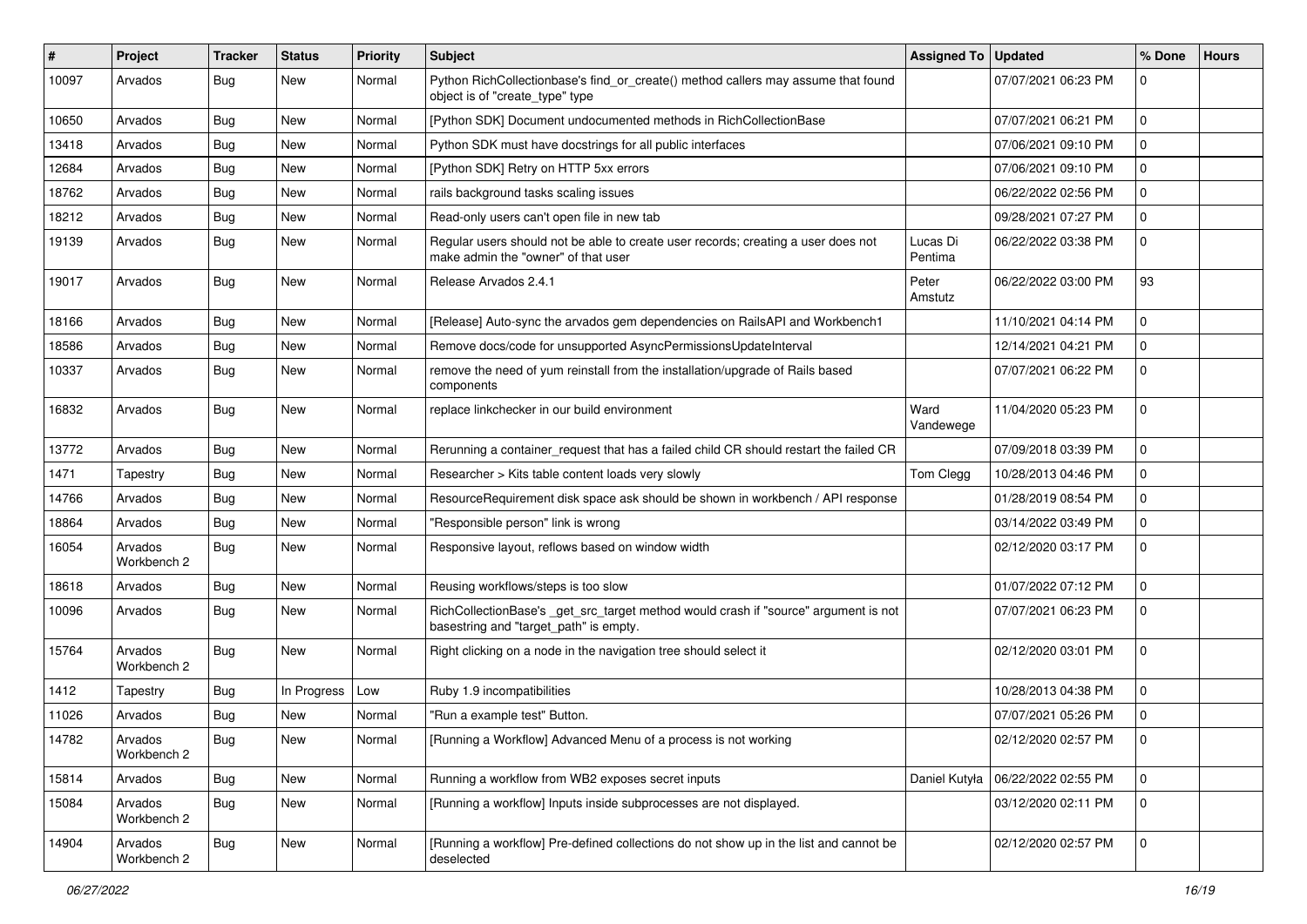| #     | <b>Project</b> | <b>Tracker</b> | <b>Status</b> | <b>Priority</b> | <b>Subject</b>                                                                                                                          | Assigned To | <b>Updated</b>      | % Done         | <b>Hours</b> |
|-------|----------------|----------------|---------------|-----------------|-----------------------------------------------------------------------------------------------------------------------------------------|-------------|---------------------|----------------|--------------|
| 16867 | Arvados        | <b>Bug</b>     | <b>New</b>    | Normal          | Rust SDK                                                                                                                                |             | 09/23/2020 09:04 AM | $\Omega$       |              |
| 7156  | Arvados        | Bug            | <b>New</b>    | Normal          | [SDK] arvados.arvfile.readall_decompressed() does not return all blocks on a file                                                       |             | 07/07/2021 06:28 PM | 100            |              |
| 4309  | Arvados        | <b>Bug</b>     | <b>New</b>    | Normal          | [SDK] arv-copy collection copy performance                                                                                              |             | 07/07/2021 06:35 PM | $\mathbf{0}$   |              |
| 11460 | Arvados        | Bug            | In Progress   | Normal          | [SDK] avoid interfering with socket open/close - use pycurl sockoptfunction instead of<br>opensocketfunction                            | Tom Clegg   | 07/06/2021 09:23 PM | $\mathbf{0}$   |              |
| 5327  | Arvados        | <b>Bug</b>     | New           | Normal          | [SDK] CLI tools should catch socket errors like "Connection refused"                                                                    |             | 07/07/2021 06:30 PM | 0              |              |
| 9929  | Arvados        | <b>Bug</b>     | New           | Normal          | [SDK] portable_manifest_text() normalizes manifest, breaks CollectionReader() round<br>trip                                             |             | 07/07/2021 06:23 PM | $\mathbf 0$    |              |
| 6968  | Arvados        | <b>Bug</b>     | New           | Normal          | [SDKs] arv-copy continues copying when a collection's content address is wrong, but<br>warns and exits a special code                   |             | 07/07/2021 06:28 PM | $\mathbf 0$    |              |
| 8315  | Arvados        | <b>Bug</b>     | New           | Normal          | [SDKs] arv-copy fails to copy a Docker image specified with repo:tag syntax                                                             |             | 07/07/2021 06:27 PM | $\mathbf 0$    |              |
| 6959  | Arvados        | Bug            | New           | Normal          | [SDKs] arv-copy raises an unexpected backtrace on ^C                                                                                    |             | 07/07/2021 06:28 PM | $\mathbf 0$    |              |
| 4431  | Arvados        | <b>Bug</b>     | New           | Normal          | [SDKs] arv-copy should not require --dst-git-repo when copying on the same cluster                                                      |             | 07/07/2021 06:35 PM | $\mathbf 0$    |              |
| 6921  | Arvados        | Bug            | New           | Normal          | [SDKs] `arv create` creates an object from an empty file                                                                                |             | 07/07/2021 06:28 PM | 0              |              |
| 4957  | Arvados        | <b>Bug</b>     | <b>New</b>    | Normal          | [SDKs] arv keep put blows up when trying to put a danging symlink                                                                       |             | 07/07/2021 06:31 PM | $\mathbf 0$    |              |
| 4669  | Arvados        | <b>Bug</b>     | New           | Normal          | [SDKs] arv-put should assume --no-resume when --raw is given                                                                            |             | 07/07/2021 06:35 PM | 0              |              |
| 9141  | Arvados        | <b>Bug</b>     | New           | Normal          | [SDKs] Bad use of RetryLoop in events.py                                                                                                |             | 07/07/2021 06:25 PM | 0              |              |
| 9144  | Arvados        | Bug            | New           | Normal          | [SDKs] Can't `arv get` a collection by PDH                                                                                              |             | 07/07/2021 06:25 PM | $\mathbf 0$    |              |
| 3974  | Arvados        | <b>Bug</b>     | New           | Normal          | [SDKs] CLI 'arv pipeline run --run-pipeline-here' should change instance state from<br>'ready' (or 'not running'?) to 'RunningOnClient' |             | 07/07/2021 06:36 PM | $\mathbf 0$    |              |
| 7099  | Arvados        | <b>Bug</b>     | New           | Normal          | [SDKs] CLI SDK tools use Ruby SDK                                                                                                       |             | 07/07/2021 06:28 PM | $\mathbf 0$    |              |
| 5134  | Arvados        | <b>Bug</b>     | New           | Normal          | [SDKs] CLI tools fail or warn when current working directory is gone                                                                    |             | 07/07/2021 06:30 PM | $\mathbf 0$    |              |
| 4952  | Arvados        | <b>Bug</b>     | New           | Normal          | [SDKs] [DRAFT] arv-get with just one locator argument should download the entire<br>collection                                          |             | 07/07/2021 06:31 PM | $\mathbf 0$    |              |
| 10445 | Arvados        | <b>Bug</b>     | New           | Normal          | [SDKs] Fix memory leak in Python SDK Collection class                                                                                   |             | 07/07/2021 06:22 PM | $\Omega$       |              |
| 6318  | Arvados        | Bug            | New           | Normal          | [SDKs] Go SDK locator regexp (and its tests) should agree with the documented<br>format                                                 |             | 07/07/2021 06:29 PM | $\mathbf 0$    |              |
| 12082 | Arvados        | <b>Bug</b>     | New           | Normal          | [SDKs] Improve wording of Keep error messages in Python SDK                                                                             |             | 07/06/2021 09:19 PM | $\mathbf 0$    |              |
| 4696  | Arvados        | <b>Bug</b>     | New           | Normal          | [SDKs] one_task_per_input_stream fails due to unsupported APIs. Remove it from<br>docs, examples, and SDK.                              |             | 07/07/2021 06:31 PM | 0              |              |
| 8669  | Arvados        | <b>Bug</b>     | New           | Normal          | [SDKs] PySDK fails to load CAs for SSL verification when run inside Conda                                                               |             | 07/07/2021 06:25 PM | 0              |              |
| 7660  | Arvados        | <b>Bug</b>     | New           | Normal          | [SDKs] PySDK one_task_per_input_file should support a num_retries argument                                                              |             | 07/07/2021 06:27 PM | $\mathbf 0$    |              |
| 5907  | Arvados        | <b>Bug</b>     | New           | Normal          | [SDKs] PySDK's internal decorators lose method metadata                                                                                 |             | 07/07/2021 06:29 PM | $\mathbf 0$    |              |
| 6276  | Arvados        | <b>Bug</b>     | New           | Normal          | [SDKs] Python Keep block-r/w errors should indicate which collection/file was<br>unreadable/unwritable as a result                      |             | 07/07/2021 06:29 PM | $\mathbf 0$    |              |
| 9921  | Arvados        | <b>Bug</b>     | New           | Normal          | [SDKs] Python SDK duplicates resource attributes in top level of params                                                                 |             | 07/07/2021 06:23 PM | $\overline{0}$ |              |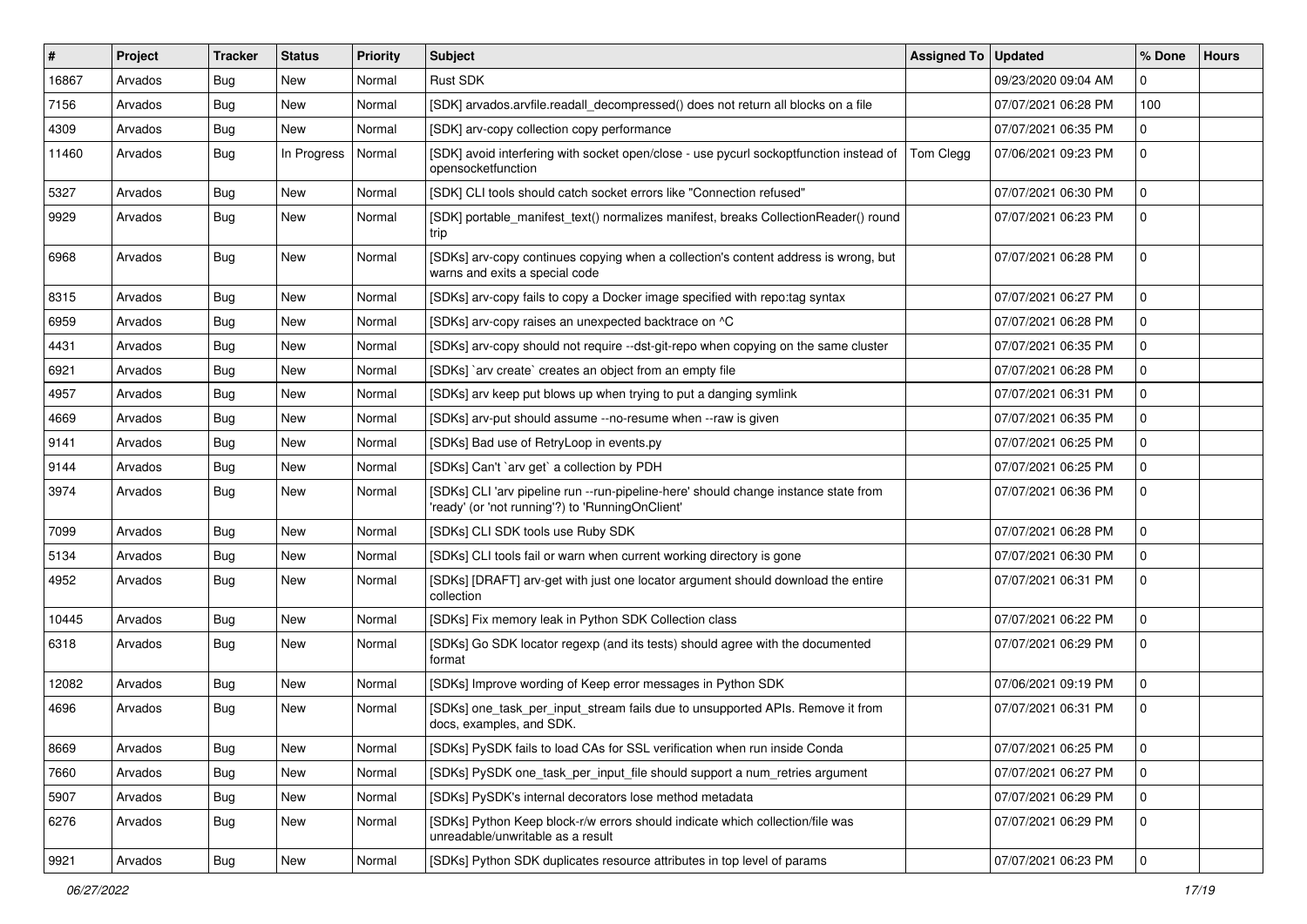| $\vert$ # | Project                | <b>Tracker</b> | <b>Status</b> | Priority | <b>Subject</b>                                                                                                      | Assigned To   Updated |                     | % Done         | <b>Hours</b> |
|-----------|------------------------|----------------|---------------|----------|---------------------------------------------------------------------------------------------------------------------|-----------------------|---------------------|----------------|--------------|
| 9989      | Arvados                | <b>Bug</b>     | <b>New</b>    | Normal   | [SDKs] Python SDK should use a more recent version of the google api client library                                 |                       | 07/07/2021 06:23 PM | $\Omega$       |              |
| 10008     | Arvados                | Bug            | <b>New</b>    | Normal   | [SDKs] [Python] When reading data through Collection et al., signatures should<br>refresh automatically when needed |                       | 07/07/2021 06:23 PM | 100            |              |
| 13162     | Arvados                | Bug            | <b>New</b>    | Normal   | [SDKs] Remove arvadosclient and keepclient libraries                                                                |                       | 07/06/2021 09:10 PM | $\Omega$       |              |
| 4730      | Arvados                | Bug            | <b>New</b>    | Normal   | [SDKs] Remove ruby dependency from arv wrapper                                                                      |                       | 07/07/2021 06:31 PM | $\mathbf 0$    |              |
| 7418      | Arvados                | <b>Bug</b>     | <b>New</b>    | Normal   | [SDKs] Unhelpful 404 stack trace when trying to arv-copy a collection without access                                |                       | 07/07/2021 06:28 PM | $\mathbf 0$    |              |
| 13144     | Arvados                | Bug            | <b>New</b>    | Normal   | [SDKs] Wean all components off old arvadosclient and keepclient libraries                                           |                       | 06/22/2022 02:55 PM | $\mathbf{0}$   |              |
| 8388      | Arvados                | <b>Bug</b>     | In Progress   | Normal   | [SDKs] WebSocketClient Exception 'NoneType' object is not callable                                                  |                       | 07/07/2021 06:25 PM | $\mathbf 0$    |              |
| 6599      | Arvados                | Bug            | New           | Normal   | [SDKs] Whenever `arv` has an invalid resource name argument, it should complain<br>about that                       |                       | 07/07/2021 06:29 PM | $\mathbf 0$    |              |
| 15010     | Arvados<br>Workbench 2 | Bug            | New           | Normal   | Search bar filter shouldn't persist after clicking into a new project                                               |                       | 02/12/2020 02:57 PM | $\mathbf 0$    |              |
| 1116      | Tapestry               | Bug            | <b>New</b>    | Normal   | Selecting kit ranges at /kits should not be case-sensitive                                                          |                       | 10/28/2013 04:54 PM | $\mathbf 0$    |              |
| 10571     | Arvados                | <b>Bug</b>     | <b>New</b>    | Normal   | services/nodemanager test time timout failing                                                                       |                       | 07/07/2021 06:21 PM | $\mathbf 0$    |              |
| 16124     | Arvados                | Bug            | <b>New</b>    | Normal   | "Setup shell account" doesn't work                                                                                  |                       | 06/19/2020 02:35 PM | $\mathbf 0$    |              |
| 16970     | Arvados                | <b>Bug</b>     | <b>New</b>    | Normal   | "Shared" option in sharing dialog is confusing                                                                      |                       | 10/07/2020 06:30 PM | $\mathbf 0$    |              |
| 18201     | Arvados<br>Workbench 2 | Bug            | New           | Normal   | "Shared with me" Tree keeps expanding even if I closed it intentionally                                             |                       | 09/27/2021 08:28 PM | $\mathbf{0}$   |              |
| 17575     | Arvados                | Bug            | New           | Normal   | "Shared with me" Tree keeps expanding even if I closed it intentionally                                             |                       | 04/22/2021 06:51 AM | $\mathbf 0$    |              |
| 16226     | Arvados                | Bug            | <b>New</b>    | Normal   | should be able to view files in browser                                                                             |                       | 07/23/2020 06:34 PM | $\mathbf 0$    |              |
| 18990     | Arvados                | Bug            | <b>New</b>    | Normal   | should reflect the value of TLS/Insecure in the "Get API Token" dialog                                              | Daniel Kutyła         | 06/22/2022 03:00 PM | $\mathbf 0$    |              |
| 1209      | GET-Evidence           | Bug            | New           | Normal   | slowness accessing http://evidence.personalgenomes.org/hu43860C                                                     | Ward<br>Vandewege     | 11/07/2012 10:56 AM | $\mathbf 0$    |              |
| 1380      | GET-Evidence           | <b>Bug</b>     | New           | Normal   | slowness when accessing /genomes as admin user                                                                      | Ward<br>Vandewege     | 02/04/2013 02:36 PM | $\mathbf 0$    |              |
| 5952      | Arvados                | Bug            | <b>New</b>    | Normal   | Slow to log-in to Workbench                                                                                         |                       | 07/07/2021 06:29 PM | $\mathbf 0$    |              |
| 10561     | Arvados                | <b>Bug</b>     | New           | Normal   | sometimes `arvbox reboot test` gets stuck asking for a sudo password                                                |                       | 07/07/2021 06:21 PM | $\mathbf 0$    |              |
| 8322      | Tapestry               | Bug            | <b>New</b>    | Normal   | Specimens showing up in profile but not in "/specimens" page                                                        |                       | 01/29/2016 08:17 PM | $\Omega$       |              |
| 15579     | Arvados                | <b>Bug</b>     | <b>New</b>    | Normal   | Staging a large number of files with "loadListing: no_listing" still takes more than 30<br>mins                     |                       | 07/06/2021 09:08 PM | $\mathbf 0$    |              |
| 506       | GET-Evidence           | <b>Bug</b>     | New           | Normal   | Standardize gene names (correctly)                                                                                  | Tom Clegg             | 02/16/2011 02:45 PM | 0              |              |
| 17494     | Arvados                | <b>Bug</b>     | New           | Normal   | Still updating users from login cluster when nothing changed                                                        |                       | 03/22/2021 04:00 PM | $\mathbf{0}$   |              |
| 13644     | Arvados                | Bug            | New           | Normal   | [STORAGE-CLASES] Report the storage classes used by a pipeline                                                      |                       | 07/06/2021 09:10 PM | 0              |              |
| 16614     | Arvados                | Bug            | New           | Normal   | Submitting workflows with large numbers of file inputs is very slow                                                 |                       | 11/03/2020 08:10 PM | $\mathbf 0$    |              |
| 15650     | Arvados                | <b>Bug</b>     | New           | Normal   | Superscript element brackets showing in header                                                                      |                       | 09/20/2019 02:31 PM | $\overline{0}$ |              |